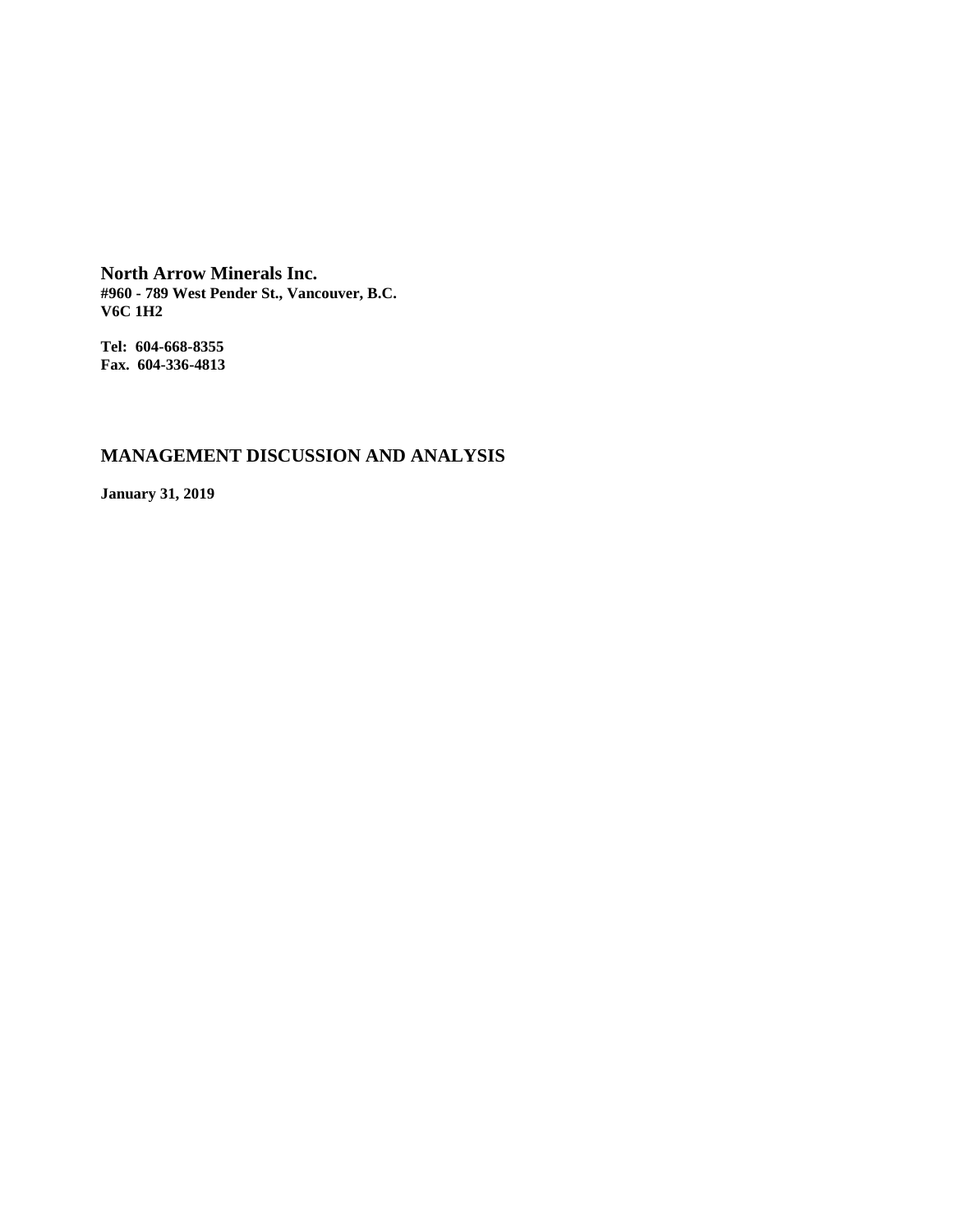## **Form 51-102 F1 Management Discussion and Analysis ("MD&A") North Arrow Minerals Inc. Containing Information up to and including March 25, 2019**

## **Description of Business**

North Arrow Minerals Inc. ("North Arrow", "NAR" or the "Company") is a Canadian mineral exploration company focused on evaluating prospective diamond exploration properties in Canada. The Company's key diamond properties include the Naujaat (Nunavut), Mel (Nunavut), Pikoo (Saskatchewan), Lac de Gras (Northwest Territories), and Loki (Northwest Territories) projects. Shares of the Company trade on the TSX Venture Exchange ("TSXV") under the symbol NAR.

The following discussion and analysis of the Company's financial condition and results of operations for the nine months ended January 31, 2019 should be read in conjunction with the unaudited financial statements of the Company for the nine months ended January 31, 2019 and January 31, 2018, together with the notes thereto. The MD&A supplements but does not form part of the unaudited financial statements of the Company. The Company's financial statements have been prepared in accordance with International Financial Reporting Standards ("IFRS").

Unless otherwise noted, all currency amounts are stated in Canadian dollars.

## **Forward Looking Statements**

This document may contain "forward-looking statements" within the meaning of Canadian securities legislation and the United States Private Securities Litigation Reform Act of 1995. These forward-looking statements are made as of the date of this document and the Company does not intend, and does not assume any obligation, to update these forward-looking statements, except as required by law.

Forward-looking statements relate to future events or future performance and reflect management's expectations or beliefs regarding future events and include, but are not limited to, statements with respect to sources of and anticipated financing requirements, the estimation of mineral reserves and resources, the realization of mineral reserve estimates, the timing and amount of estimated future production, costs of production, capital expenditures, success of mining operations, environmental risks, unanticipated reclamation expenses, title disputes or claims and limitations on insurance coverage.

These forward-looking statements include, among others, statements with respect to the Company's objectives for the ensuing year, our medium and long-term goals, and strategies to achieve those objectives and goals, as well as statements with respect to our beliefs, plans, objectives, expectations, anticipations, estimates and intentions. The words "may," "could," "should," "would," "suspect," "outlook," "believe," "plan," "anticipate," "estimate," "expect," "intend," and words and expressions of similar import are intended to identify forward-looking statements. In particular, statements regarding the Company's future operations, future exploration and development activities or other development plans and estimated future financing requirements contain forward-looking statements.

All forward-looking statements and information are based on the Company's current beliefs as well as assumptions made by and information currently available to the Company concerning anticipated financial performance, business prospects, strategies, regulatory developments, development plans, exploration, development and mining activities and commitments. Although management considers these assumptions to be reasonable based on information currently available to it, they may prove to be incorrect.

By their very nature, forward-looking statements involve inherent risks and uncertainties, both general and specific, and risks exist that predictions, forecasts, projections and other forward-looking statements will not be achieved. We caution readers not to place undue reliance on these statements as a number of important factors could cause the actual results to differ materially from the beliefs, plans, objectives, expectations, anticipations, estimates and intentions expressed in such forwardlooking statements.

These factors include, but are not limited to, developments in world financial and commodity markets, risks relating to fluctuations in the Canadian dollar and other currencies relative to the US dollar, changes in exploration plans due to exploration results and changing budget priorities of the Company or its joint venture partners, changes in project parameters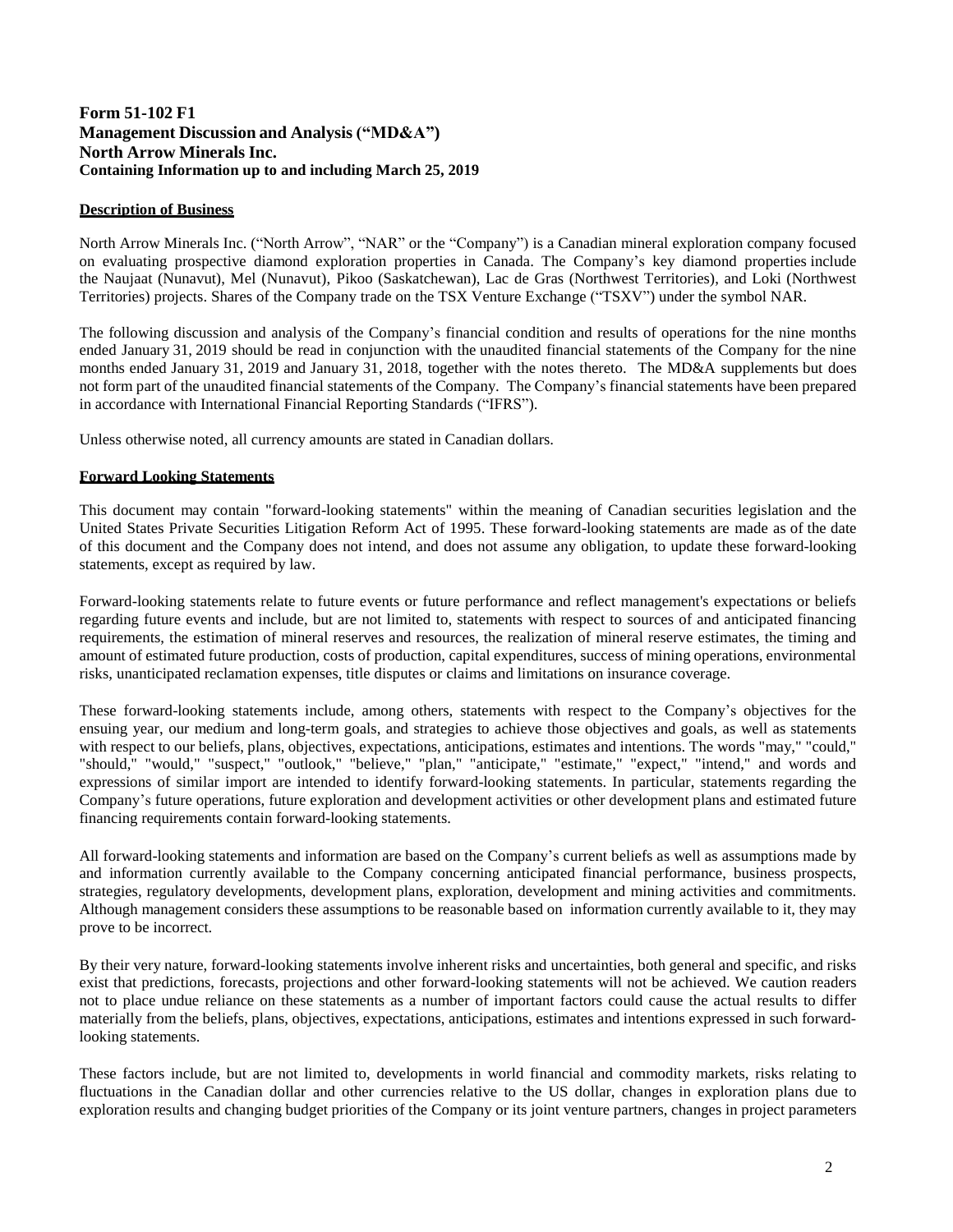as plans continue to be refined; possible variations in ore reserves, grade or recovery rates; accidents, labour disputes and other risks of the mining industry; delays in obtaining governmental approvals or financing, the effects of competition in the markets in which the Company operates, the impact of changes in the laws and regulations regulating mining exploration and development, judicial or regulatory judgments and legal proceedings, operational and infrastructure risks, and the Company's anticipation of and success in managing the foregoing risks. The Company cautions that the foregoing list of factors that may affect future results is not exhaustive. When relying on our forward-looking statements to make decisions with respect to the Company, investors and others should carefully consider the foregoing factors and other uncertainties and potential events. The Company does not undertake to update any forward-looking statement, whether written or oral, that may be made from time to time by the Company or on our behalf, except as required by law.

## **Highlights for the nine months ended January 31, 2019 and subsequent events up to March 25, 2019**

- Discovered kimberlite ML345 and expanded kimberlite ML8 as part of the first ever exploration drilling program at the **Mel Diamond Project, NU**. Six holes were completed (787m) as well as the collection of 224 kg of kimberlite from the ML8 subcrop, 14 ground magnetic surveys, and the collection of 447 till samples. Caustic fusion results from 208kg of ML8(Upper) returned 46 diamonds larger than the 0.106mm sieve size. Caustic fusion results from 24kg of ML8(Lower) returned 8 diamonds larger than the 0.106mm sieve size;
- Continued working with the community of Naujaat on plans for permitting, and funding construction of, a trail to provide access to the land north of the hamlet, including to the Company's Q1-4 kimberlite at the **Naujaat Diamond Project, NU**. The Company also reported new microdiamond recoveries from the Q1-4 kimberlite;
- Exploration drilling and geophysical surveys at the **Lac de Gras diamond Project** were completed by joint venture operator Dominion Diamond Mines;
- In November 2018, the Company reported microdiamond results for kimberlite samples from kimberlites EG05 and 465 at the **Loki (NT) Diamond Project**;
- In November 2018 the Company announced it had staked additional mineral claims to expand the **Pikoo (SK) Diamond Project** to 39,752 ha;.
- Effective June 19, 2018, the Company closed concurrent non-brokered flow through and non-flow through private placements for total gross proceeds of \$3,128,892.

A summary of the exploration activities for the Company follows, as well as a description of other corporate activities. These summaries include some discussion of management's future exploration plans. The reader is cautioned that actual results, performance or achievements may be materially different from those implied or expressed in these statements. The Company's exploration programs are subject to change from time to time, based on the analysis of results and changing corporate priorities, exploration targets and funding consideration.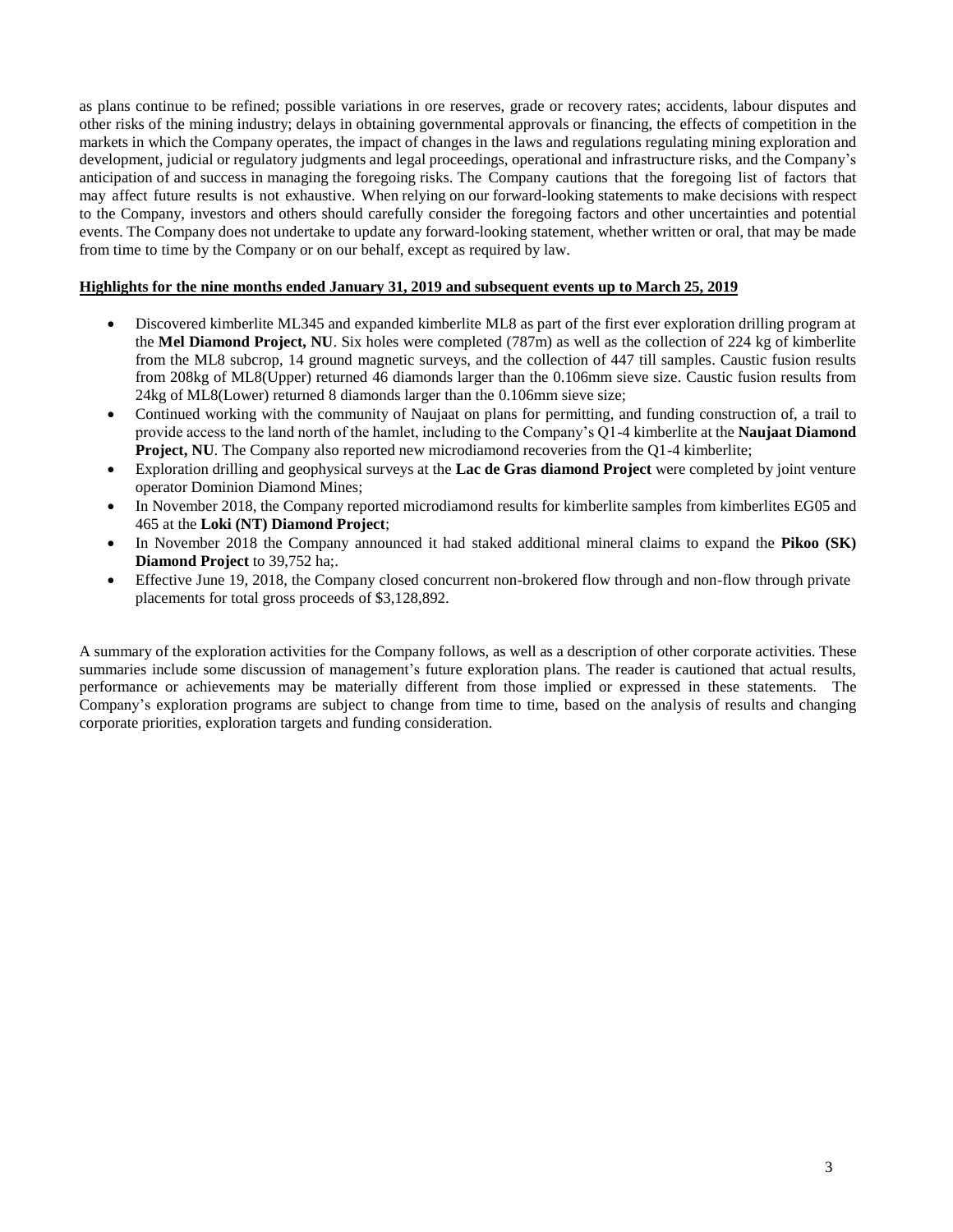# **Exploration Projects Overview**

## **EXPLORATION AND EVALUATION ASSETS**

|                                         |                  | <b>Expended</b><br><b>During</b> | <b>Write-offs</b><br>During the |                  |
|-----------------------------------------|------------------|----------------------------------|---------------------------------|------------------|
|                                         | April 30, 2018   | the Period                       | <b>Period</b>                   | Jan. 31, 2019    |
| <b>Diamond Properties</b>               |                  |                                  |                                 |                  |
| Lac de Gras, Canada                     |                  |                                  |                                 |                  |
| <b>Exploration</b> costs                | \$235,404        | \$                               | \$                              | \$235,404        |
| Acquisition and tenure costs            | 277,918          |                                  |                                 | 277,918          |
| Geological, data collection and assays  | 153,559          |                                  |                                 | 153,559          |
| Office and salaries                     | 134,040          |                                  |                                 | 134,040          |
|                                         | 800,921          | $\blacksquare$                   | $\blacksquare$                  | 800,921          |
| Pikoo, Canada                           |                  |                                  |                                 |                  |
| <b>Exploration</b> costs                | 1,257,815        | 1,318                            |                                 | 1,259,133        |
| Drilling                                | 2,085,859        |                                  |                                 | 2,085,859        |
| Acquisition and tenure costs            | 213,660          | 3,730                            |                                 | 217,390          |
| Geological, data collection and assays  | 1,592,006        | 2,921                            |                                 | 1,594,927        |
| Office and salaries                     | 630,709          | 13,298                           |                                 | 644,007          |
| Contribution from joint-venture partner | (637, 813)       |                                  |                                 | (637, 813)       |
|                                         | 5,142,236        | 21,267                           | ٠                               | 5,163,503        |
| Loki, Canada                            |                  |                                  |                                 |                  |
| <b>Exploration</b> costs                | 385,581          | 56,469                           |                                 | 442,050          |
| Drilling                                | 269,829          | 25,328                           |                                 | 295,157          |
| Acquisition and tenure costs            | 56,924           |                                  |                                 | 56,924           |
| Geological, data collection and assays  | 169,291          | 35,463                           |                                 | 204,754          |
| Office and salaries                     | 138,439          | 21,488                           |                                 | 159,927          |
| Recoveries                              | (144,500)        | (110, 500)                       | ٠                               | (255,000)        |
|                                         | 875,564          | 28,248                           |                                 | 903,812          |
| Naujaat, Canada                         |                  |                                  |                                 |                  |
| <b>Exploration</b> costs                | 733,146          | 35,275                           |                                 | 768,421          |
| Drilling                                | 1,464,020        | 1,603                            |                                 | 1,465,623        |
| Acquisition and tenure costs            | 337,152          | 41,376                           |                                 | 378,528          |
| Geological, data collection and assays  | 4,669,946        | 212,038                          |                                 | 4,881,984        |
| Office and salaries                     | 713,048          | 88,897                           |                                 | 801,945          |
|                                         | 7,917,312        | 379,189                          |                                 | 8,296,501        |
| Luxx, Canada                            |                  |                                  |                                 |                  |
| <b>Exploration</b> costs                | 50,420           |                                  |                                 | 50,420           |
| Acquisition and tenure costs            | 138,733          |                                  |                                 | 138,733          |
| Geological, data collection and assays  | 121,301          |                                  |                                 | 121,301          |
| Office and salaries                     | 44,793           |                                  |                                 | 44,793           |
|                                         | 355,247          | ٠                                | ٠                               | 355,247          |
| Mel, Canada                             |                  |                                  |                                 |                  |
| <b>Exploration</b> costs                | 204,085          | 1,129,782                        |                                 | 1,333,867        |
| Drilling                                |                  | 349,004                          |                                 | 349,004          |
| Acquisition and tenure costs            | 287,338          |                                  |                                 | 287,338          |
| Geological, data collection and assays  | 634,677          | 309,719                          |                                 | 944,396          |
| Office and salaries                     | 122,670          | 188,745                          |                                 | 311,415          |
|                                         | 1,248,770        | 1,977,250                        |                                 | 3,226,020        |
|                                         |                  |                                  |                                 |                  |
| <b>TOTAL</b>                            | \$<br>16,340,050 | \$2,405,954                      | \$<br>$\blacksquare$            | 18,746,004<br>\$ |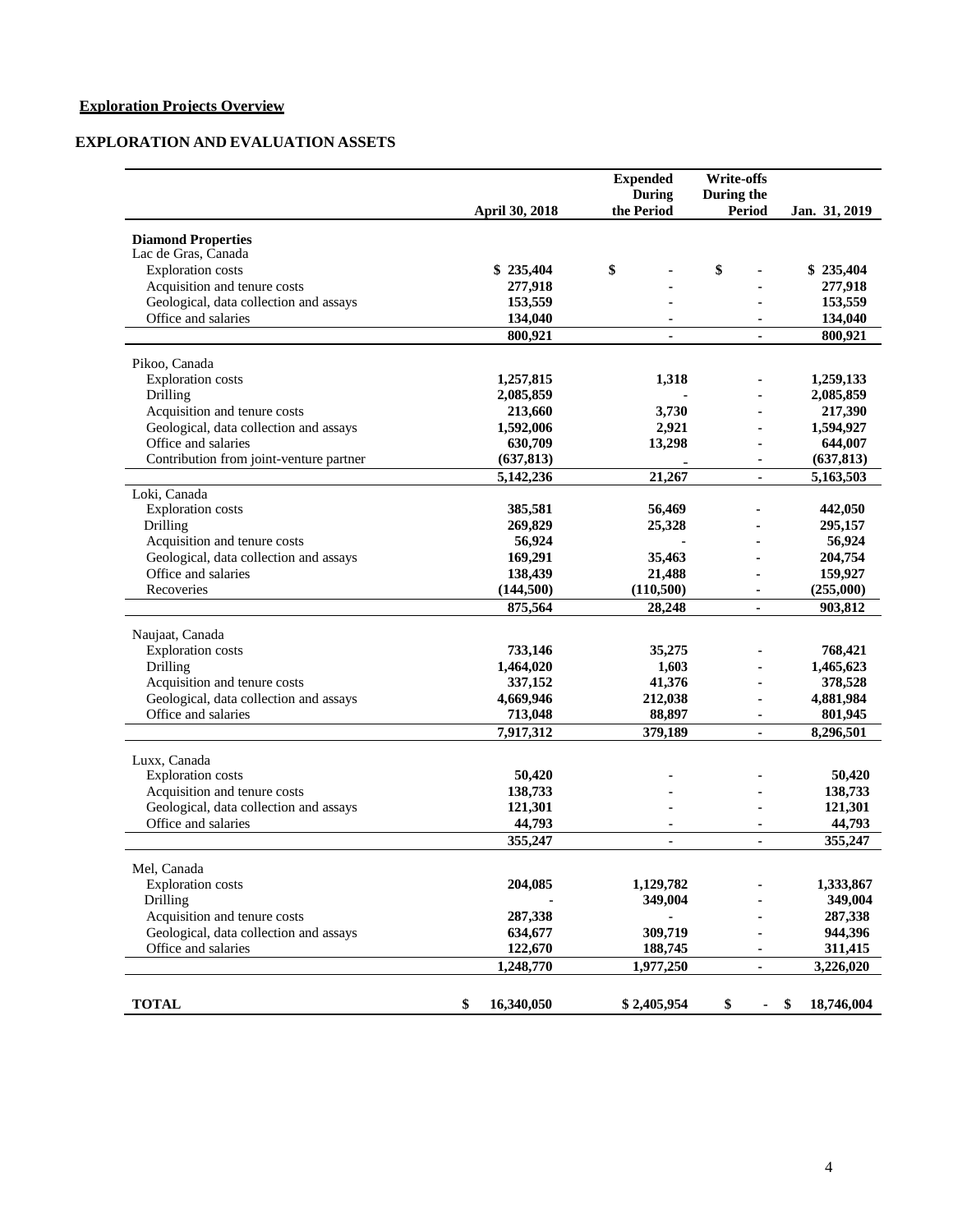An overview of the exploration activities for the Company follows. For additional details the reader is referred to the Company's continuous disclosure documents available on [SEDAR \(www.sedar.com](http://www.sedar.com/))

Unless otherwise stated below, the Company's Canadian exploration activities are conducted under the supervision of Kenneth Armstrong, P.Geo. (ON), President and CEO of the Company.

## **Diamond Projects**

#### Mel Diamond Project - Nunavut

The Company maintains a 100% interest in the Mel diamond project. The project consists of approximately 56,075 hectares on the Melville Peninsula, Nunavut, approximately 140 km south of the community of Hall Beach and 210 km northeast of the community of Naujaat. The property is located within 18 km of tidewater and hosts several well defined kimberlite indicator mineral (KIM) trains. On October 16, 2017, the Company announced the prospecting discovery of the diamondiferous ML8 kimberlite near the up-ice termination of the northernmost KIM train. ML8 was identified in subcrop and float and a total of 23 diamonds greater than the 0.106mm sieve size were recovered from caustic fusion analyses of a 62.1 kg composite sample of the kimberlite.

During the period ended January 31, 2019 the Company completed the first ever exploration drilling of this new kimberlite field as well as work focused on the generation of new targets through till sampling and geophysical surveys. Six holes (787.5m) were drilled with kimberlite intersected in five holes testing the ML8 and ML345 targets. The sixth hole, testing target ML6, was lost prior to completion. Kimberlite ML8 was tested by three holes over a 170m strike length. Two holes testing target ML345, located approximately 1.5 km south of ML8, encountered narrow kimberlite dykes at one location along this extensive, >400m target. Difficulties with drill serviceability impacted North Arrow's ability to re-drill ML6, or to follow up the ML8 and ML345 kimberlite drill intercepts and test additional new targets. Details of the drilling were provided in a news release dated September 24, 2018 as well as the Management Discussion and Analysis for the period ending July 31, 2018.

On November 20, 2018 and January 24, 2019, the Company reported the results of caustic fusion processing of 208 kg of ML8(Upper) kimberlite collected from the same subcropping location as the 2017 discovery. Results were also reported for 24 kg of kimberlite from ML(Lower). The results are summarized in the following table along with the 2017 microdiamond results:

| Sample | Body          | Sample | $+0.106$       | $+0.150$ | $+0.212$ | $+0.300$ | $+0.425$       | $+0.600$ | $+0.850$ | Total         |
|--------|---------------|--------|----------------|----------|----------|----------|----------------|----------|----------|---------------|
| Year   |               | Weight | $-0.150$       | $-0.212$ | $-0.300$ | $-0.425$ | $-0.600$       | $-0.850$ | $-1.18$  | <b>Stones</b> |
|        |               | Dry Kg |                |          |          |          |                |          |          |               |
| 2018   | ML8           | 24.15  | $\theta$       |          | $\theta$ |          |                |          |          | 8             |
|        | $(Lower)*$    |        |                |          |          |          |                |          |          |               |
| 2018   | ML8           | 79.48  | $\overline{4}$ | 4        | 4        | $\Omega$ | $\Omega$       | $\theta$ |          | 13            |
|        | $(Upper)*$    |        |                |          |          |          |                |          |          |               |
| 2018   | ML8           | 129.0  | 7              | Q        | 8        | 6        |                |          |          | 33            |
|        | $(Upper)$ **  |        |                |          |          |          |                |          |          |               |
| 2017   | ML8           | 62.1   | 9              |          | 5        | 4        | $\overline{0}$ |          |          | 23            |
|        | $(Upper)$ *** |        |                |          |          |          |                |          |          |               |

*\*Reported in North Arrow news release dated November 12, 2018*

*\*\* Reported in North Arrow news release dated January 24, 2019*

*\*\*\* Previously reported in North Arrow news release dated October 17, 2017*

*ML8 (Upper) samples collected at surface as float and/or subcrop*

Kimberlite ML8 (Lower) was discovered by drilling in 2018 and is interpreted as a distinct occurrence from the near vertical coherent kimberlite dyke first discovered in August 2017 (now referred to a ML8 (Upper)). The ML8 (Lower) sample is comprised of 24.15 kg of drill core collected from kimberlite intervals encountered in drill hole 18-ML-03 between 85.84 and 96.55m downhole. This interval contains intermixed coherent kimberlite, cracked country rock and is interpreted as distinct from ML8(Upper). The 208.48 kg composite sample of subcrop and float from ML8(Upper) was collected during the summer 2018 exploration program.

Till sampling completed during the 2018 field program focused on providing complete coverage of the entire Mel Project area, with focus on the claims staked during the fall of 2017. A total of 447 samples were collected and initial, visual picking results have now been received for all of the samples. The Company is now waiting on final results, based on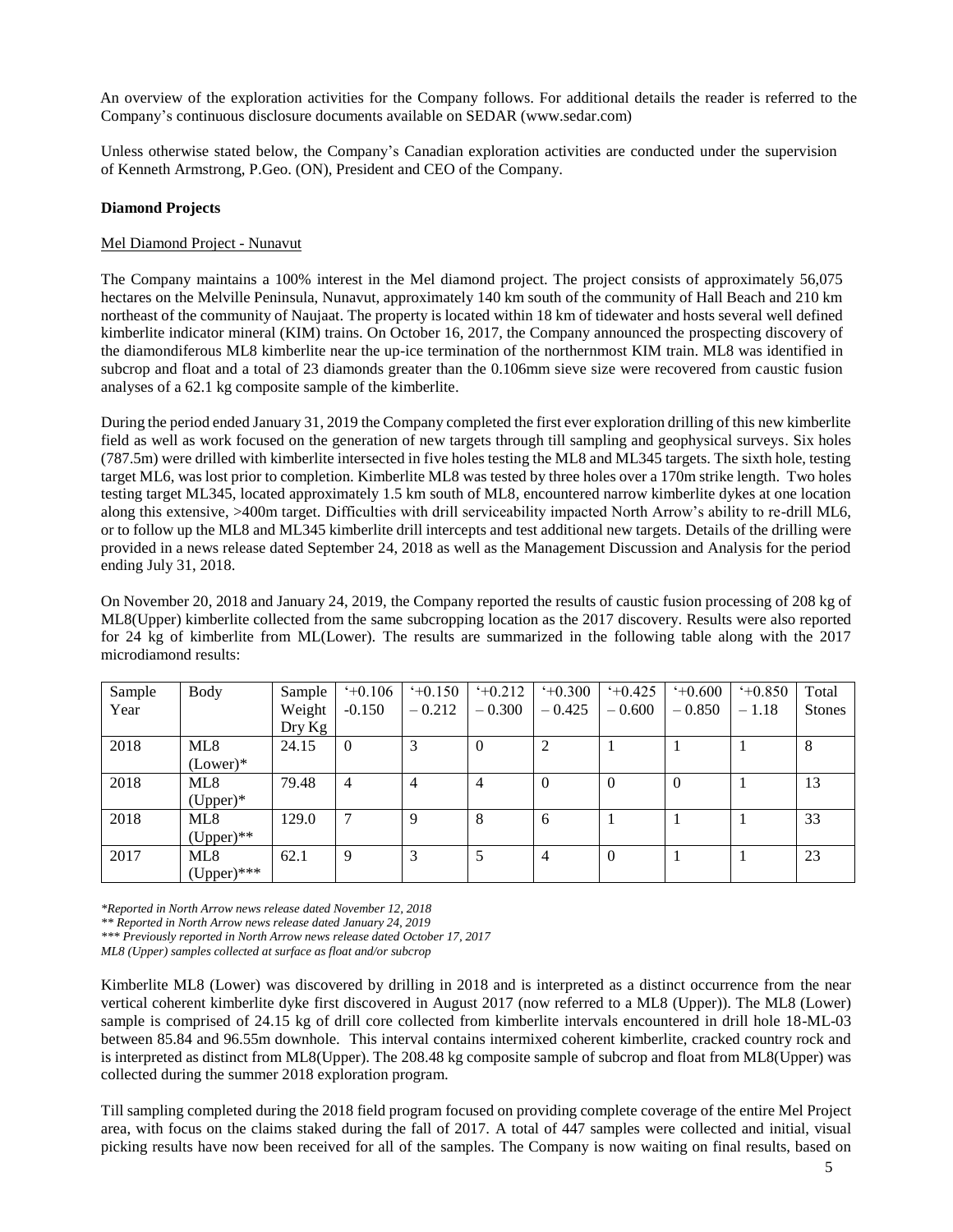microprobe analyses of selected mineral grains. Final results will be used to confirm initial interpretations which include an expanded area of anomalous KIMs to the north and south of kimberlites ML8 (Upper), ML8 (Lower) and ML 345 and in the vicinity of a previously defined cluster of anomalous KIM results in the southern part of the property. The microprobe results are expected by the end of the Year ending April 30, 2019.

The Mel project is subject to a 1% GOR held by Anglo Celtic Exploration Ltd., a private company controlled by D. Grenville Thomas, a director of the Company. The Company retains the right to buy back half of the GOR (0.5%) for \$1 million at any time.

## Naujaat Diamond Project, Nunavut

The Naujaat diamond project is located near the community of Naujaat (Repulse Bay), Nunavut. A total of eight kimberlite pipes (Q1-4, A34, A42, A59, A76, A94, A97 and A152) have been identified within the project as well as a number of laterally extensive kimberlite dyke systems. The Q1-4 kimberlite, located just 7 km from the Company's laydown near the community of Naujaat, is the largest and most diamondiferous of the kimberlites discovered to date.

On May 15, 2013 the Company confirmed an Inferred Mineral Resource for the 12.5 hectare Q1-4 kimberlite to be 26.1 million carats from 48.8 million tonnes total content of kimberlite with an average +1 DTC total diamond content of 53.6 carats per hundred tonnes (cpht) extending from surface to a depth of 205m. Additional resource upside in the form of a target for further exploration was estimated at between 7.9 to 9.3 million carats of diamonds from 14.1 to 16.6 million tonnes total content of kimberlite with an average +1 DTC total diamond content of 56.1 cpht, extending from 205m depth to 305m depth. Mineral resources that are not mineral reserves do not have demonstrated economic viability. The potential quantity and grade of a target for further exploration referred to above is conceptual in nature, there has been insufficient exploration to define a mineral resource, and it is uncertain whether further exploration will result in the target being delineated as a mineral resource. For information on the data verification, exploration information and the resource and target for further exploration estimation procedures please see the technical report dated May 13, 2013 which is available under the Company's profile at [www.sedar.com](http://www.sedar.com/) and on the Company's website [\(www.northarrowminerals.com\)](http://www.northarrowminerals.com/). The authors of the report were Barb Kupsch, P.Geol. and David Farrow, P.Geo.

Evaluation work completed by the Company between 2014 and 2018 has included mini-bulk sampling (2014 and 2017) and delineation drilling (2017). Eleven drill holes were completed during the 2017 delineation drill program with approximately 2,440 m of kimberlite core recovered. The holes are part of a planned program to increase confidence in the Q1-4 geological model, including the target for further exploration (TFFE) between 205 and 305m below surface (- 135 to -235 meters above sea level "masl") outlined in the most recent May 2013 technical report on the project. Drilling tested all five major phases of the kimberlite and confirmed the kimberlite extends well beyond 305m below surface with the deepest drill hole terminated in kimberlite at a depth of 376 m below surface (approximately -311 masl). A more complete summary of the drilling results can be found in the Company's Management Discussion and Analysis for the year ended April 31, 2018.

The Company has collected two mini bulk samples from Q1-4, most recently a 210 tonne sample of the A88 and Green kimberlite phases, as a follow up to a 1353t sample collected in 2014 from the A28 phase. On February 28, 2018, the Company reported results from the 2017 mini bulk sample including recovery of 1,991 diamonds greater than +1 DTC (~1 mm), weighing 64.25 carats, from 209.84 dry tonnes of kimberlite for an overall sample grade of 30.6 cpht (carats per hundred tonnes). The sample was processed as three sub samples: C1 (Green Kimberlite phase), C2 (A88 kimberlite phase) and C3 (Mixed Green and A88). Recovered diamonds include 6 diamonds larger than the 3 grainer (~0.6 carat) size. The three largest diamonds, all recovered from the C3 subsample, are 5.25 carats (dark, translucent yellow to brown to white cubic aggregate), 2.09 carats (pale grey rounded aggregate diamond with inclusions), and 1.06 carats (very pale green-yellow rounded flat diamond with inclusions). A summary of the diamond recoveries from each subsample is provided in the table below along with comparable results from the 2014 bulk sample collected from the A28 phase of Q1-4 (sample A282014).

| Sample               | Weight       | # Diamonds | Carats | Sample Grade         | Proportion Yellow Diamonds <sup>1</sup> |           |
|----------------------|--------------|------------|--------|----------------------|-----------------------------------------|-----------|
|                      | (Dry tonnes) | $(+1$ DTC) |        | (cpht <sup>2</sup> ) | <b>By Stones</b>                        | By Carats |
| C1                   | 27.06        | 344        | 8.46   | 31.2                 | 2.6%                                    | 3.1%      |
| C <sub>2</sub>       | 51.73        | 467        | 12.99  | 25.1                 | 9.9%                                    | 9.9%      |
| C <sub>3</sub>       | 131.04       | 1,180      | 42.80  | 32.6                 | 11.6%                                   | 28.2%     |
| $C1 + C2 + C3^3$     | 209.84       | 1.991      | 64.25  | 30.6                 | 10.7%                                   | 21.2%     |
| A282014 <sup>4</sup> | 1,353.3      | 11.083     | 384.28 | 28.4                 | 9.0%                                    | 21.5%     |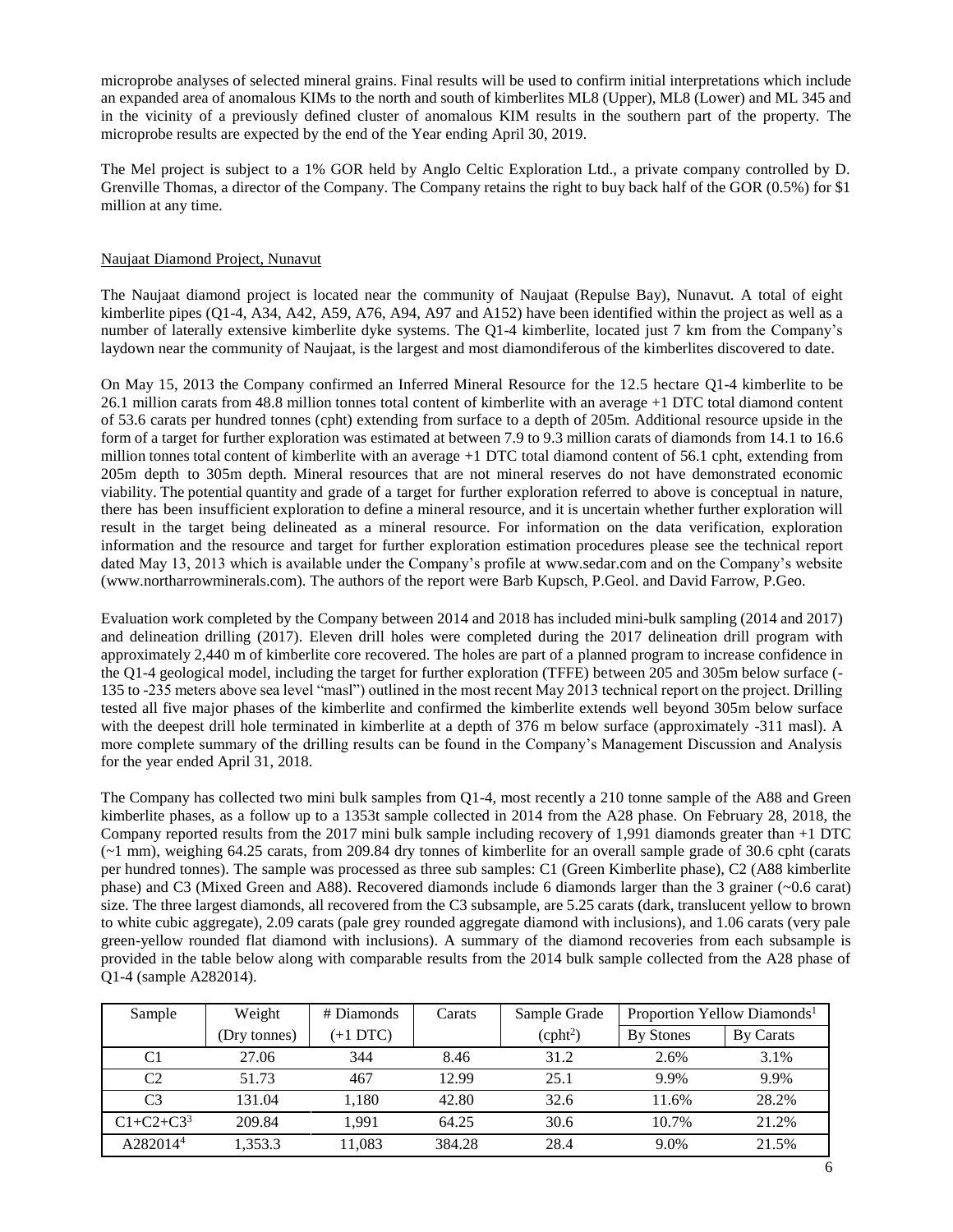<sup>1</sup> includes very pale to pale to intense/dark yellow + green yellow diamonds; same colour breakdown as undertaken for sample A282014.

<sup>3</sup> total 2017 Pit C sample determined by arithmetic

<sup>4</sup> As reported in North Arrow news release dated [May 5, 2015.](http://www.northarrowminerals.com/news/press_releases/2015/index.php?content_id=178)

On January 15, 2019, the Company announced microdiamond recoveries from samples of 2017 kimberlite drill core as disclosed below.

|                   | Number of Diamonds per Sieve Size (mm Square Mesh Sieve |          |          |          |          |          |          |         |          |               |         |
|-------------------|---------------------------------------------------------|----------|----------|----------|----------|----------|----------|---------|----------|---------------|---------|
|                   |                                                         |          |          |          |          |          |          |         |          |               |         |
| $Q1-4$            | Sample                                                  | $+0.106$ | $+0.150$ | $+0.212$ | $+0.300$ | $+0.425$ | $+0.600$ | $+0.85$ | $+1.18$  | Total         | Total   |
| Unit              | Weight                                                  | $-0.150$ | $-0.212$ | $-0.300$ | $-0.425$ | $-0.600$ | $-0.850$ | $-1.18$ | $-1.70$  | <b>Stones</b> | Carats  |
|                   | Dry Kg                                                  |          |          |          |          |          |          |         |          |               | $+0.85$ |
|                   |                                                         |          |          |          |          |          |          |         |          |               | mm      |
| A61               | 552.7                                                   | 320      | 281      | 206      | 174      | 91       | 50       | 11      | 6        | 1139          | 0.275   |
| A <sub>48</sub> b | 186.8                                                   | 165      | 97       | 49       | 40       | 28       | 15       | 6       | $\theta$ | 400           | 0.037   |
| A88               | 1031.8                                                  | 196      | 205      | 155      | 105      | 44       | 23       | 12      | ↑        | 742           | 0.171   |
| Green             | 245.0                                                   | 73       | 51       | 34       | 24       |          |          |         | $\Omega$ | 192           | 0.007   |
| <b>GLOB</b>       | 104.9                                                   | 36       | 41       | 21       | 13       | 10       | 5        |         |          | 128           | 0.015   |

The microdiamond sampling focused on evaluating representative material from each kimberlite unit between surface and approximately 300m below surface. Results reported include samples from three of the five Q1-4 model units (A61, A88 and A48b) and compare well with previous microdiamond recoveries from the kimberlite. The Green unit, which was first identified during the 2017 program, has since been recognized in several historic drill holes and, although of minor volumetric importance, is clearly distinct from the other major units in Q1-4. The GLOB unit is a globular segregationary kimberlite of uncertain affiliation that may be distinct from, or part of, the A48a kimberlite unit. A selection of microdiamond samples from A48a have undergone caustic fusion and final diamond recoveries are presently underway, with results expected during the quarter ended April 30, 2019.

It is management's opinion that Q1-4 represents a compelling under evaluated diamond resource that benefits from its large size and close proximity to tidewater and infrastructure of the Hamlet of Naujaat. As such the Comapny continues to focus on planning efforts for collection of a 10,000 tonne bulk sample from Q1-4 for the purpose of evaluating the diamond size distribution and value characteristics of the deposit, with particular emphasis on a distinct population of fancy yellow to orangey yellow diamonds that has been identified in each phase of the kimberlite. Design planning is underway for the bulk sample program, including permitting, collection, transportation and processing options, as well as financing options for collecting the sample.

As part of these efforts, on January 15, 2019 the Company reported support for an application by the Hamlet of Naujaat to construct a community access trail extending 14.8 km northeast of the community. The proposed access trail will pass approximately 1.5 km southeast of Q1-4 and could be used during further evaluation of the deposit, including collection of the 10,000 tonne bulk sample. Use of the access trail would reduce the cost of a bulk sample by allowing sample collection and transportation to occur without helicopter support, reducing local air traffic disturbance, and increasing opportunities for local businesses and employment. The access trail will lie entirely within the community's municipal boundaries and the Hamlet has taken the lead on its design and construction as the proposed trail has a number of beneficial social and economic development outcomes, including increased tourism and education opportunities, access to aggregate and carving stone sources as well as improved and safer access to the land for traditional land use activities. North Arrow has been working with the Hamlet on routing, permitting and construction of the access trail, including sharing results of the Company's ecological mapping, engineering and archaeological studies of potential routes. Next steps for the access trail project include working with the Hamlet to identify funding options for the start of trail construction during the summer of 2019.

The Naujaat project is subject to a 0.5% GOR and NSR on diamond, precious metal and base metal production from the project. The holder of this royalty will also receive a payment of \$2.5 million at the time the first royalty payment relating to the project is due.

The Naujaat project is also subject to a 3% net smelter royalty ("NSR") on metals and a 3% gross production royalty ("GPR") on the sale of industrial minerals, including diamonds. Subject to a November 2016 amending agreement, the NSR and GPR may each be reduced to 1% subject to future contingent cash payments to the royalty holder totalling \$5.15M and future staged exploration expenditures totalling \$20M.

<sup>2</sup>carats per hundred tonnes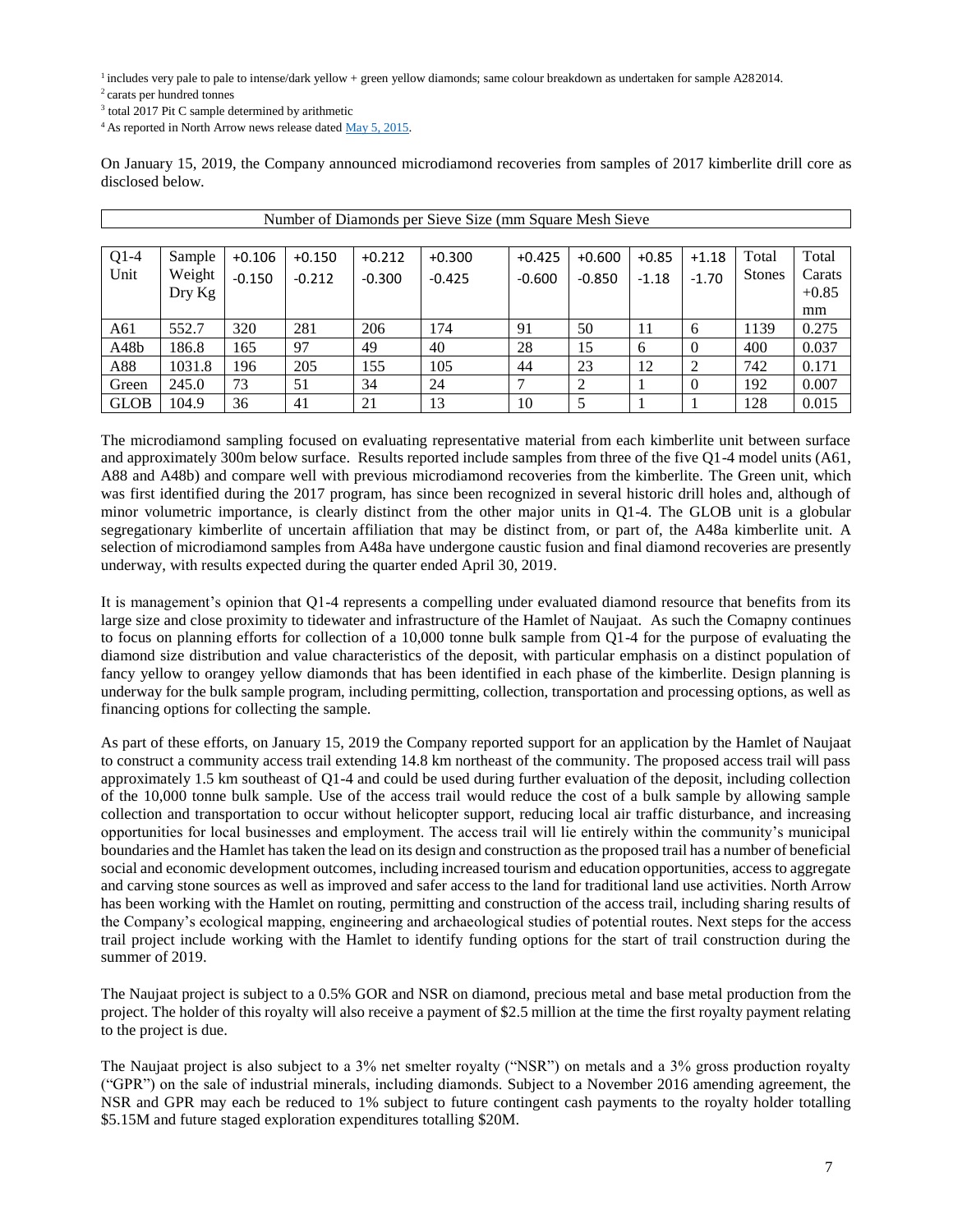## Pikoo Diamond Project, Saskatchewan

The Company's 100% owned Pikoo diamond project consists of 39,752 hectares of mineral claims located approximately 140 km east of La Ronge, Saskatchewan. An all-season road to the community of Deschambault Lake comes to within 6 km of the project's southern boundary. Three drilling programs (53 drill holes; 7,369m) have been completed at the project (2013, 2015, and 2016) and a total of 10 discrete kimberlite occurrences have been discovered. Microdiamond testing of five of the kimberlites have confirmed that the PK150, PK311, PK312, PK314, and PK346 kimberlites are diamondiferous. A full summary of the initial diamond results from these kimberlites can be found in the Company's MD&A's for the years ended April 30, 2014 and 2016 as well as the MD&A for the three months ended July 31, 2016.

All of the kimberlite occurrences within the Pikoo project have been discovered at or near the up-ice termination of welldefined kimberlite indicator mineral (KIM) trains. The trains have been geographically described as the South Pikoo target area (1 KIM train; four kimberlite discoveries); North Pikoo area (1 KIM train; 4 kimberlite discoveries) and the East Pikoo area (2 KIM trains, 2 kimberlite discoveries). A fourth target area, called Bear Lake, has been identified on the basis of a cluster of anomalous KIM results from till samples collected in the southern part of the project area. Detailed evaluations of the petrography of the discovered kimberlites in conjunction with diamond results, mineral abundances and core logging information have been conducted and indicate that additional, as yet undiscovered kimberlites are located in both the North Pikoo and South Pikoo areas.

During the nine months ended January 31, 2019, the company staked additional mineral claims in the vicinity of the Pikoo project, increasing the project are to 39,752 ha.

Planning is underway for renewed till sampling at the project in spring of 2019 in an effort to better define existing targets and to identify new target areas on the expanded property.

The Pikoo project is subject to a 1% GOR and NSR on diamond, precious metal and base metal production and a contingent cash payment of \$1.25 million owing to the royalty holder at the time the first royalty payment is due.

#### Loki Diamond Project – Northwest Territories

The Loki diamond project consists of 23 mineral claims covering approximately 12,898 ha, acquired by staking between 2013 and 2018 in the Lac de Gras region of the Northwest Territories. The Company holds a 100% interest in these claims subject to royalties ranging from 1.25% to 1.5% on diamonds and base and precious metals. The Loki project mineral claims cover identified target areas to the southwest of Lac de Gras ('South Loki') and to the southeast of the Monument kimberlite cluster ('East Loki').

On April 5, 2018 the Company announced completion of four exploration drill holes (607m) testing three targets including the EG05 kimberlite. Drilling also discovered the 465 kimberlite, the first kimberlite discovery in the Lac de Gras region in over five years. A summary of the drilling is provided in the table below.

| Drill Hole | Azimuth        | Angle | Target/Kimberlite |            | Kimberlite |                | <b>EOH</b> |
|------------|----------------|-------|-------------------|------------|------------|----------------|------------|
|            |                |       |                   | From $(m)$ | To(m)      | Interval $(m)$ | (m)        |
| 18-465-01  | 180            | -58   | 465               |            | N/A        |                | 142.0      |
| 18-465-02  | $\Omega$       | $-51$ | 465               | 37.68      | 58.53      | $20.85^1$      | 148.0      |
| 18-EG05-05 | N/A            | $-90$ | EGO <sub>5</sub>  | 17.53      | 169.0      | $151.47^2$     | 169.0      |
| 18-EG05-06 | $\overline{0}$ | -60   | EG05 West         |            | N/A        |                | 148.0      |

<sup>1</sup>includes country rock (granite) blocks from 37.97 to 38.60m and 50.80 to 53.43m.

2 includes laminated mudstone from 74.21 to 85.23m.

Target 465 was initially tested with a south oriented drill hole (18-465-01) that encountered granite country rock with intermittent, non-magnetic mafic dykes and localized fracturing down to a depth of 142m. A second drill hole (18-465- 02), positioned approximately 30m to the west, was drilled from south to north and encountered a 20.85m interval of black to olive green kimberlite with up to, and locally exceeding, 10% country rock (granite) dilution. The kimberlite is generally altered and kimberlite indicator minerals including altered olivine and rare garnet have been observed. Orientation of the two drill holes suggests 465 may dip steeply to the south. In addition to the discovery of 465, a single drill hole (18-EG05-05) also tested the central portion of the EG05 kimberlite. This vertical drill hole encountered resedimented volcaniclastic kimberlite below 17.5m of ice, water and overburden and ended in volcaniclastic kimberlite at a depth of 169m. Drill hole 18-EG05-06 tested a magnetic anomaly located approximately 160m southwest of drill hole 18-EG05-05. Kimberlite was not intersected and the associated magnetic anomaly remains unexplained.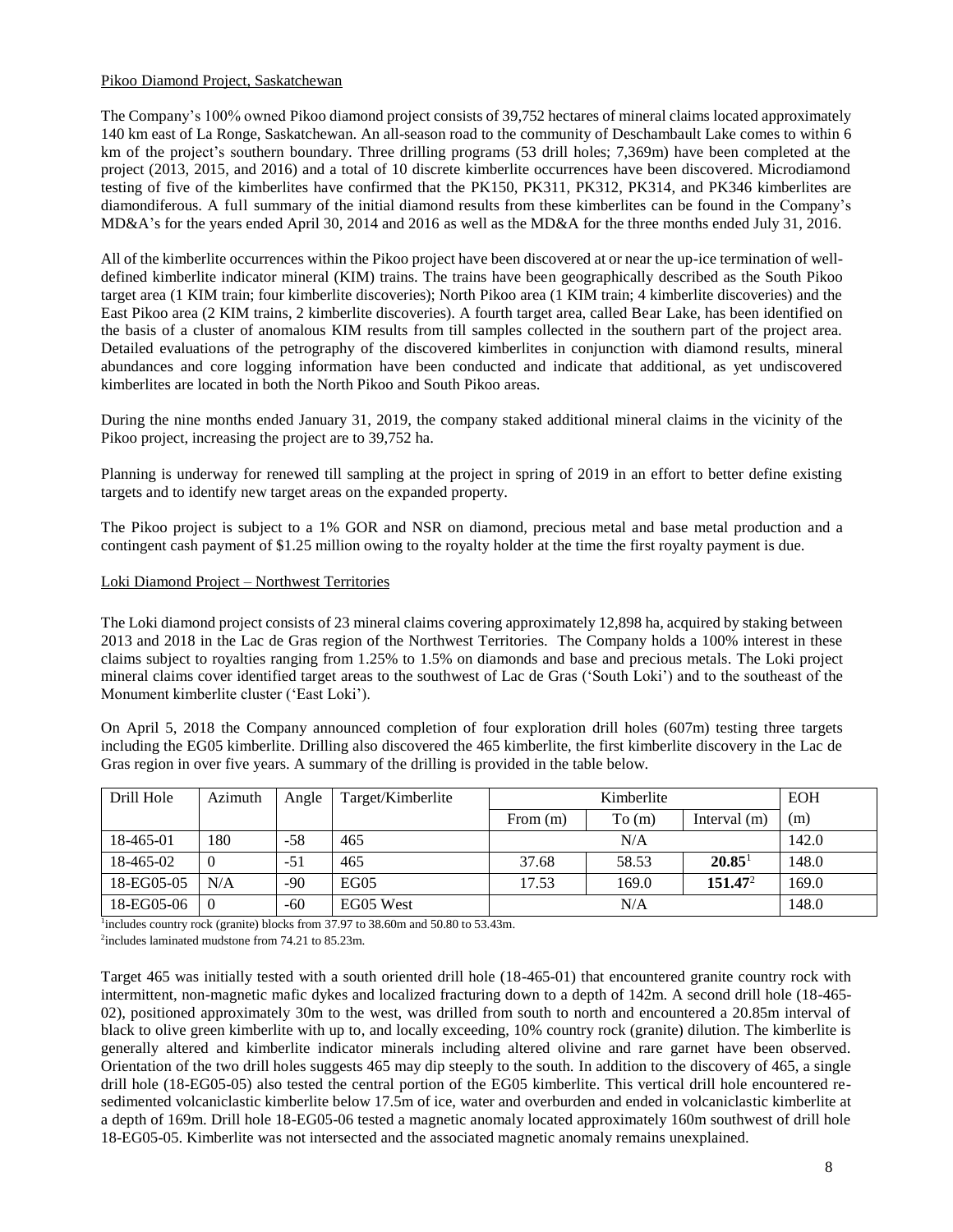On November 20, 2018, the Company reported microdiamond results for kimberlite samples from EG05 and 465. Caustic fusion results of drill core samples from both kimberlites have been received and are summarized in the following table:

|            |           |          | <b>Number of Diamonds per Sieve Size (mm Square Mesh Sieve)</b> |          |          |          |          |          |               |  |
|------------|-----------|----------|-----------------------------------------------------------------|----------|----------|----------|----------|----------|---------------|--|
| Kimberlite | $Sample*$ | $+0.106$ | $+0.150$                                                        | $+0.212$ | $+0.300$ | $+0.425$ | $+0.600$ | $+0.850$ | Total         |  |
|            | Weight    | $-0.150$ | $-0.212$                                                        | $-0.300$ | $-0.425$ | $-0.600$ | $-0.850$ | $-1.18$  | <b>Stones</b> |  |
|            | Drv Kg    |          |                                                                 |          |          |          |          |          |               |  |
| EG05       | 164.7     | 19       |                                                                 |          |          |          |          |          | 28            |  |
| 465        | 40.9      |          |                                                                 |          |          |          |          |          |               |  |

\*includes weight of diluting country rock xenoliths removed prior to sample submission to processing lab.

An ongoing kimberlite indicator mineral (KIM) characterization study has confirmed EG05 hosts a full suite of KIMs including pyrope and eclogitic garnet, chrome diopside, picroilmenite and chromite. The kimberlite remains unconstrained by drilling completed to date and planning is underway for detailed ground gravity survey in an attempt to better define the extents of the pipe.

The recovery of a single microdiamond from 465 is in line with initial results of petrographic logging and KIM characterization which suggest the kimberlite contains a limited mantle sample.

During the nine months ended January 31, 2019 the company completed two short (75m) reverse circulation (RC) drill holes testing target 853 within the South Loki area. The -50 degree holes were set up 30m apart and oriented along the same azimuth to test a modelled magnetic anomaly. Both holes encountered metamorphic sedimentary rocks with no immediate explanation for the magnetic anomaly.

The summer RC drilling was supported in part by a \$100,000 grant as part of the government of the Northwest Territories Mineral Incentives Program (MIP). The grant monies are to be used on eligible exploration expenditures related to the F2019 geophysical and drilling programs on the Loki project.

## Lac de Gras Diamond Project – Northwest Territories

The Lac de Gras Diamond project forms a very large, approximately 147,200 ha contiguous block of mineral claims and mining leases located within the Lac de Gras region of the Northwest Territories. The project area directly adjoins the mineral leases that host the Diavik diamond mine, located 10 km to the north, and the mineral claims of the Company's Loki project to the west. The Ekati diamond mine is located within 40 km to the northwest.

The project is being evaluated under a joint venture arrangement between the Company and Dominion Diamond Mines. Dominion is the joint venture operator. On November 20, 2018 the Company reported that Dominion had provided an update of ongoing exploration on the project. During the spring of 2018, Dominion completed 31 shallow reverse circulation (RC) exploration drill holes in eight target areas and 7 diamond drill holes (1,013m) in two target areas. No new kimberlites were discovered however the Big Blue kimberlite, one of three known kimberlites within the project, was tested by a single RC hole and by two vertical diamond drill holes. Drill core from Big Blue has undergone detailed petrographic logging and samples were submitted for KIM characterization and microdiamond analyses. Dominion has subsequently reported to the Company that the microdiamond content of the submitted samples was very low and no further work is warranted on the Big Blue kimberlite. During August 2018, 93 overburden RC holes and 9 hand dug sample pits were completed in 13 target areas. Till samples collected from this work have been processed and results are being used to better define and interpret KIM dispersal trains down ice from the target areas. Targets are presently being identified for follow up ground geophysics and, if warranted, discovery-type drilling, as part of a \$2.87M 2019 exploration program and budget approved by the joint venture in December 2018.

Subsequent to the approval of the 2016, 2017, 2018 and 2019 exploration programs, the Company elected not to contribute its proportionate share of costs to these programs. Dominion elected to fund each of these programs and budgets in full. Assuming completion of the full 2018 program, the Company estimates its current interest in the joint venture is approximately 25%. Furthermore, assuming completion of the full \$2.87M 2019 program, the Company estimates its interest in the joint venture to fall to approximately 21%. The decision to not participate in the 2019 program and budget allows the Company to focus its exploration expenditures on the Naujaat, Mel, Loki and Pikoo projects while retaining a meaningful interest in the LDG joint venture.

Pursuant to a previous acquisition agreement between the Company and Springbok Holdings Inc. ("Springbok") (Please see the Company's Annual Management Discussion and Analyses for the year ended April 30, 2016 for further details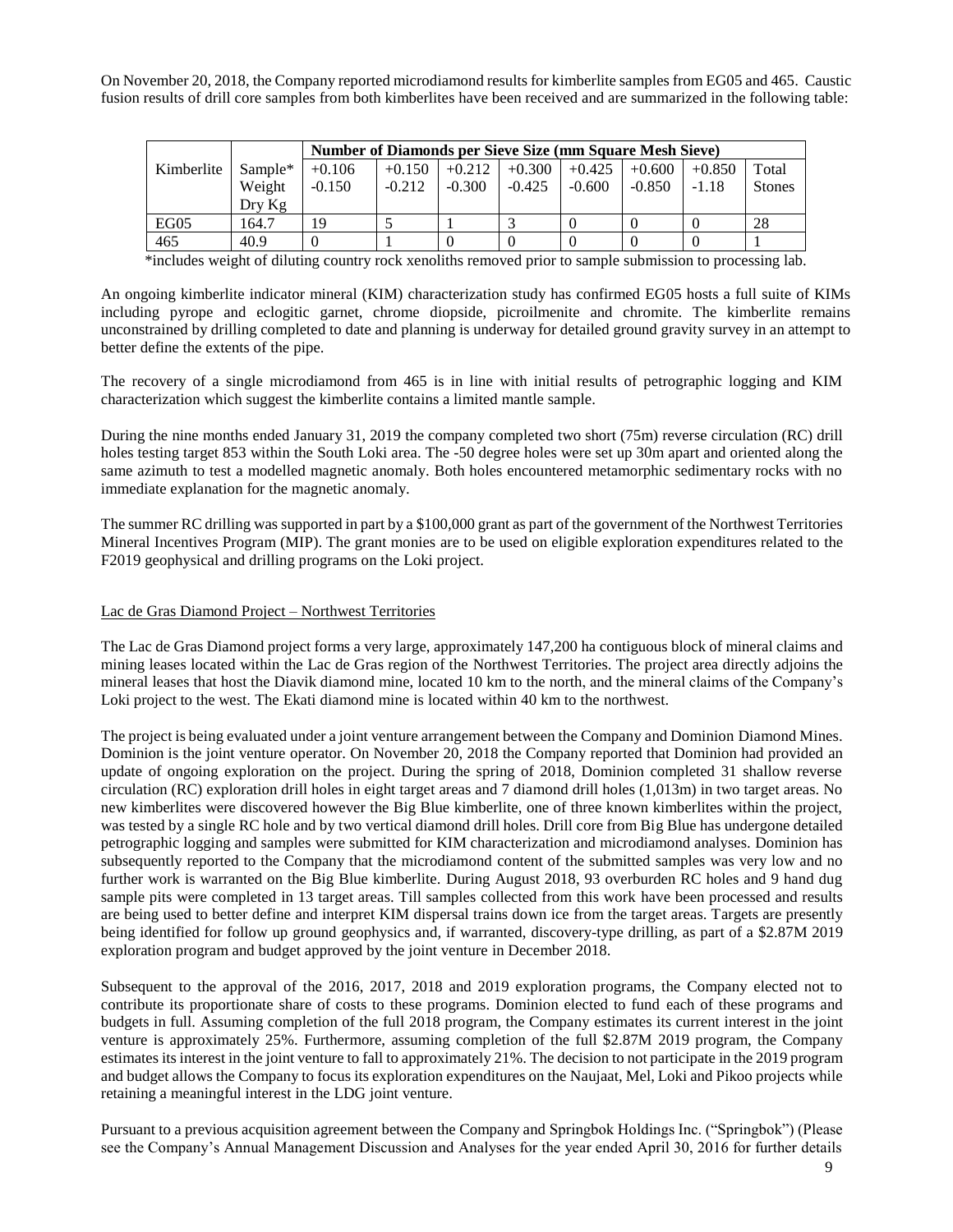on the acquisition agreement), in the event the Company incurs \$2 million in joint venture expenditures on the Lac de Gras Joint Venture Property, the Company will issue to Springbok that number of common shares of the Company having a value of \$1 million.

## Luxx Diamond Project - Nunavut

The Company maintains a 100% interest in the Luxx diamond project, Nunavut. The project was acquired to cover unexplained KIM trains identified from public datasets and consists of approximately 2,300 acres on the tidewater of Chesterfield Inlet, approximately 60 km from the community of Chesterfield Inlet and 100 km north of the community of Rankin Inlet. The project includes at least one, and possibly three KIM trains comprised of Mg-ilmenite, pyrope and eclogitic garnet. The Company presently has the required permits to allow for exploration drilling of targets on the property.

The Luxx project is subject to a 1% GOR held by Anglo Celtic Exploration Ltd., a private company controlled by D. Grenville Thomas, a director of the Company. The Company retains the right to buy back half of the GOR (0.5%) for \$1 million at any time.

## Timiskaming Diamond Project, Ontario/Quebec

The Timiskaming diamond project is located in the Cobalt-New Liskeard-Elk Lake-Notre Dame du Nord (Ville Marie) region of northeastern Ontario and northwestern Quebec. Between 1995 and 2012, Stornoway Diamond Corporation ("Stornoway") and its predecessor companies conducted comprehensive diamond exploration programs within the project area resulting in the discovery of nine kimberlites. In May 2013, the Company announced the completion of a drilling program that fulfilled the requirements of the option work program under an option agreement with Stornoway and as a result the Company earned an 80% interest in the project. Accordingly, ongoing evaluation of the project is subject to an 80%/20% (Company/Stornoway) participating joint venture. Surficial sediment sampling and geophysical data from the project suggest additional undiscovered kimberlites may be located within the project area.

## **Gold and Other Projects**

The Company maintains an interest in a number of non-material metals projects in northern Canada, particularly Nunavut. The Company continues to pursue opportunities to see these properties further evaluated, however has no plans to fund or conduct exploration of these properties on its own. Details on specific properties are provided below.

#### Hope Bay ORO Gold Project – Nunavut

The Company's 100% owned ORO gold property is located in the Hope Bay Volcanic Belt (HBVB) in Nunavut and is strategically located on tide water covering the northern end of the HBVB, approximately 3.25km to the north of TMAC Resources' Doris gold mine. Gold mineralization at the Doris gold mine occurs along a well-defined stratigraphic volcanic contact, which extends northward onto the ORO property. The ORO property hosts numerous gold showings and potentially gold bearing structures including the Elu shear zone and Wombat zone.

## **FINANCIAL CONDITION, LIQUIDITY, CAPITAL RESOURCES, OPERATIONS AND FINANCIAL RESULTS**

## **Overall performance**

|                           | <b>January 31, 2019</b> | April 30, 2018  | April 30, 2017 |
|---------------------------|-------------------------|-----------------|----------------|
| <b>Current assets</b>     | \$<br>1,126,365         | \$<br>1,026,379 | 573,152        |
| <b>Non-current assets</b> | 18,811,718              | 16,404,232      | 12,067,108     |
| <b>Liabilities</b>        | (394, 343)              | (437,497)       | (83, 103)      |
| Shareholders' equity      | 19,543,740              | 16.993.114      | 12,557,157     |

#### **Financing/Use of Proceeds**

On May 18, 2017, the Company completed a non-brokered private placement of 20,000,000 units at a price of \$0.25 per unit for gross proceeds of \$5,000,000. Each unit consisted of one common share and one common share purchase warrant. Each warrant entitles the holder to purchase one additional common share at a price of \$0.40 per share for a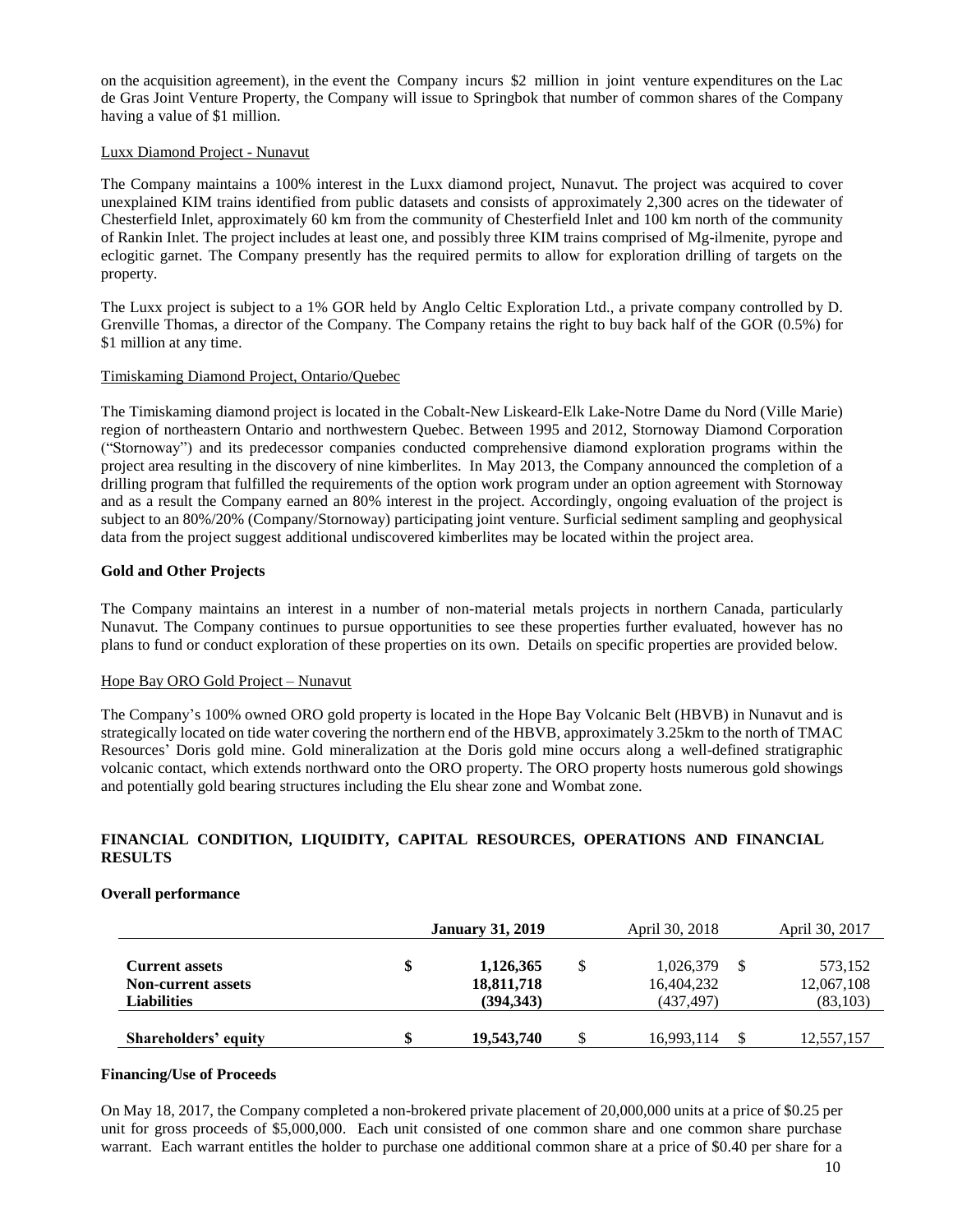period of three years. The proceeds raised were used for drilling and mini-bulk sampling programs at the Loki and Naujaat projects, ongoing exploration work at other projects and working capital.

On June 19, 2018, the Company completed a non-brokered private placement of 10,135,000 flow-through shares at a price of \$0.20 per share and 6,481,717 units at a price of \$0.17 per unit for gross proceeds of \$3,128,892. Each unit consisted of one common non-flow-through share and one common share purchase warrant. Each warrant entitles the holder to purchase one additional common share at a price of \$0.30 per share for a period of two years. The flow-through shares were issued at a premium which was determined to be \$304,050 and was recorded as a reduction in the share capital and an equivalent deferred premium liability which is credited to operations as the Company incurs eligible exploration expenditures. During the nine months ended January 31, 2019, the Company incurred sufficient eligible exploration expenditures to credit the \$304,050 deferred premium to operations as other income. Finders' fees and costs of \$90,169 were payable in connection with these private placements. The proceeds raised will be used for drilling and sampling programs at the Mel, Loki, and Naujaat projects as well as ongoing exploration work on other projects and working capital.

## **Results of Operations**

During the three and nine months ended January 31, 2019 (the "current quarter and the current period"), the Company recorded losses of \$242,151 or \$0.00 per share and \$787,481 or \$0.01 per share respectively. This is compared with comprehensive losses of \$90,424 or \$0.00 per share and \$688,001 or \$0.01 per share respectively for the three and nine months ended January 31, 2018 (the "comparative quarter and comparative period"). The \$99,480 increase in the loss for the current period compared to the comparative period was largely due to increased share-based compensation costs and reduced recoveries and gains offset by the \$304,050 recognized as other income from the deferred premium.

Expenses for the current quarter were \$256,340 (comparative quarter - \$221,271) an increase of \$35,069 from the comparative quarter. The increase in expenses during the current period was largely related to increased share-based compensation costs \$85,220 (comparative quarter - \$54,196).

Expenses for the current period were \$1,096,718 (comparative period - \$907,695) an increase of \$189,023 from the comparative period. The increase in expenses during the current period was largely related to a \$222,783 increase in share-based compensation \$603,434 (comparative period - \$380,651) offset by reduced advertising costs \$99,349 (comparative period - \$142,323). During the current period the granting and vesting of options resulted in increased share-based compensation costs.

In addition, during the current period the Company recorded \$304,050 (comparative period - \$nil) of other income deferred premium, recovered \$25,000 from exploration and evaluation assets (comparative period - \$102,500) and recorded a loss of \$23,500 (comparative period – gain of \$101,800) related to marketable securities and warrants. During the current period the Company issued flow-through shares at a premium to the market and this premium is initially recorded as a deferred premium liability on the statement of financial position. As the Company spends funds to meet its flow-through share obligation the deferred premium liability is reduced and this reduction is reflected as other income – deferred premium in the statement of loss.

#### **Summary of quarterly results**

The following table sets out selected unaudited quarterly financial information of North Arrow and is derived from the Company's unaudited quarterly consolidated financial statements prepared by management. The Company's interim consolidated financial statements are prepared in accordance with IFRS and are expressed in Canadian dollars.

| <b>Quarter Ending</b>                                                                       |                            | Interest                            |                            | Income or (Loss)<br>from Continued<br>Operation and Net<br>Income (Loss) |                            | <b>Basic Earnings</b><br>(Loss) per share<br>from Continued<br>Operation and Net<br>Income (Loss) |   | Earnings (Loss) per<br>share                   |
|---------------------------------------------------------------------------------------------|----------------------------|-------------------------------------|----------------------------|--------------------------------------------------------------------------|----------------------------|---------------------------------------------------------------------------------------------------|---|------------------------------------------------|
| January 31, 2019<br>October 31, 2018<br>July 31, 2018<br>April 30, 2018<br>January 31, 2018 | \$<br>\$<br>\$<br>\$<br>\$ | 413<br>910<br>222<br>5,245<br>4.540 | \$<br>\$<br>\$<br>\$<br>\$ | (242, 151)<br>(5,418)<br>(539, 912)<br>(158, 735)<br>(191, 924)          | \$<br>\$<br>\$<br>\$<br>\$ | (0.00)<br>(0.00)<br>(0.01)<br>(0.00)<br>(0.00)                                                    | S | (0.00)<br>(0.00)<br>(0.01)<br>(0.00)<br>(0.00) |
| October 31, 2017                                                                            | \$                         | 10,599                              | \$                         | (222, 697)                                                               | \$                         | (0.00)                                                                                            |   | (0.00)                                         |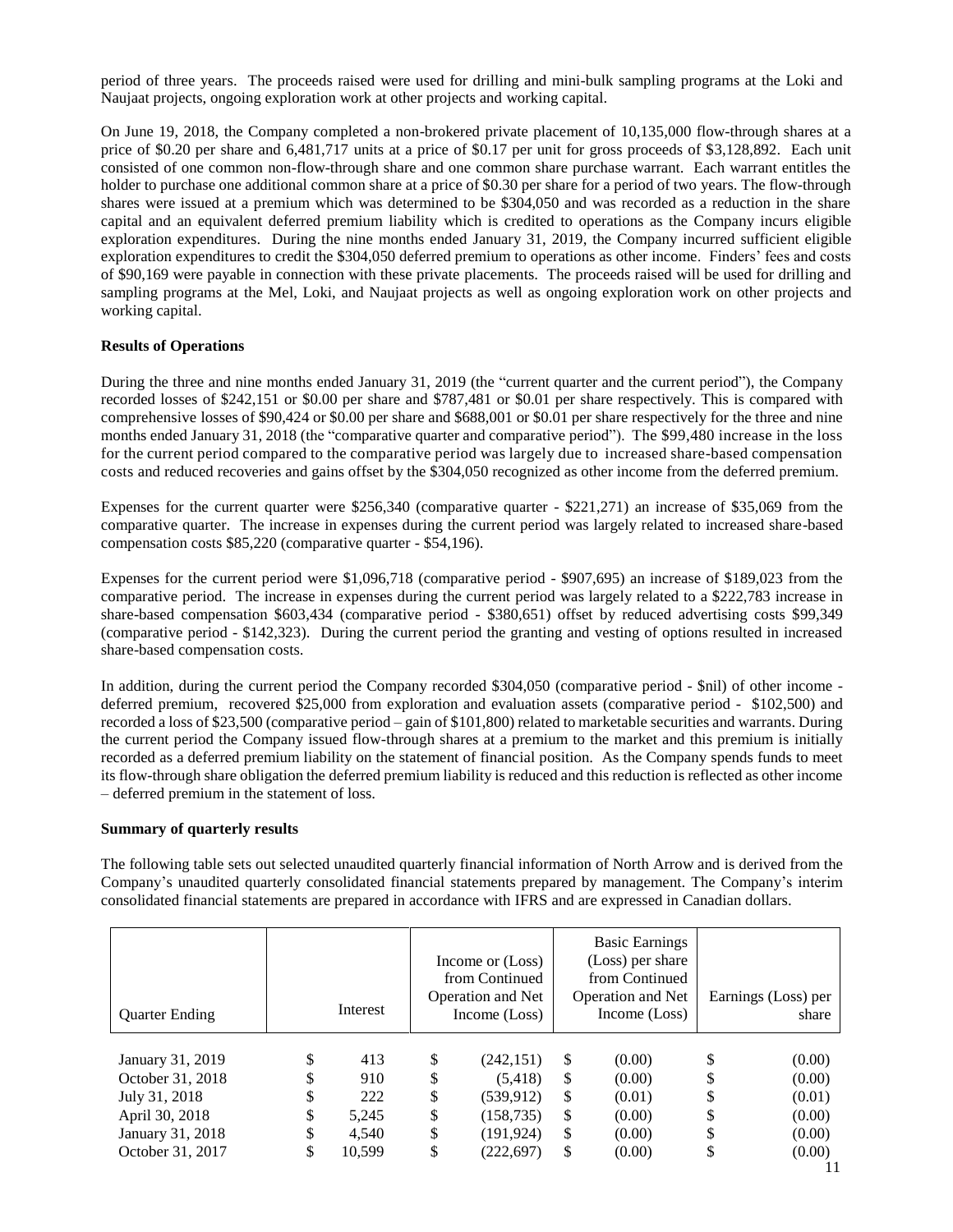| July 31, 2017  | 7.036 | $\$\qquad(366,568)\qquad\$\qquad(0.01)$ |        | (0.01) |
|----------------|-------|-----------------------------------------|--------|--------|
| April 30, 2017 | 419   | $\frac{1}{214,458}$ \$                  | (0.01) | (0.01) |

## **Variations in Quarterly Results**

The Company's quarterly results can be affected by many factors such as seasonal fluctuations, variations in capital markets, the write-off of capitalized amounts, flow-through share financings, stock-based compensation costs, tax recoveries and legal matters.

The \$242,151 loss for the third quarter of fiscal 2019 reflects the Company's ongoing administration costs and share based compensation costs of \$85,220 reduced by income, recoveries and gains of \$14,189. The income was primarily a result of the Company conducting Canadian exploration and crediting to operations \$30,609 of the premium it received on a flow through financing.

The \$5,418 loss for the second quarter of fiscal 2019 reflects the Company's ongoing administration costs, and share based compensation costs of \$85,220 reduced by income, recoveries and gains of \$227,153. The income was primarily a result of the Company conducting Canadian exploration and crediting to operations \$173,105 of the premium it received on a flow through financing.

The \$539,912 loss for the first quarter of fiscal 2019 reflects the Company's ongoing administration costs, share based compensation costs of \$432,994, other income of \$100,336 and no recovery of exploration and evaluation expenses on the disposition of non-core assets.

The \$158,735 loss for the fourth quarter of fiscal 2018 reflects the Company's ongoing administration costs, share based compensation costs of \$32,294 and increased advertising, promotion and travel costs.

The \$191,924 loss for the third quarter of fiscal 2018 reflects the Company's ongoing administration costs, share based compensation costs of \$54,196 and increased advertising, promotion and travel costs.

The \$222,697 loss for the second quarter of fiscal 2018 reflects the Company's ongoing administration costs, share based compensation costs of \$62,445 and increased advertising, promotion and travel costs.

The \$366,568 loss for the first quarter of fiscal 2018 reflects the Company's ongoing administration costs, share based compensation costs of \$264,010 and a \$102,500 recovery on the sale of exploration and evaluation assets.

The \$214,458 loss for the fourth quarter of fiscal 2017 reflects the Company's ongoing administration costs as it has maintained its properties and undertaken activities to raise funds.

## **Financial Position - January 31, 2019 compared to April 30, 2018**

At January 31, 2019, the Company had cash of \$954,272, exploration and evaluation assets of \$18,746,004, accounts payable and accrued liabilities of \$394,343 and shareholders' equity of \$19,543,740. These amounts are compared to cash of \$774,951, exploration and evaluation assets of \$16,340,050, accounts payable and accrued liabilities of \$437,497 and shareholders' equ1ty of \$16,993,114 at April 30, 2018. The primary reason for the change in the Company's financial position is a result of the Company completing private placements for net proceeds of \$3,038,723 during the period which increased cash, and shareholders' equity and enabled it to spend \$2,405,954 on its exploration and evaluation assets.

During the nine months ended January 31, 2019 the Company incurred a loss of \$787,481 compared to a comprehensive loss of \$688,001 for the comparative period. The increase in the loss from the comparative period is largely due to increased share-based compensation costs \$603,434 (comparative period - \$380,651) offset by increased amounts from other income sources such as deferred premiums and marketable securities totaling \$309,237 (comparative period - \$219,694). Included in other income sources is \$304,050 of the premium paid by subscribers to the flow through share financing. During the current period the Company completed a flow through financing at a premium to the market. Under IFRS this premium is credited to income as the Company incurs Canadian Exploration Expenditures and at January 31, 2019 the Company had incurred sufficient expenditures to credit income the \$304,050.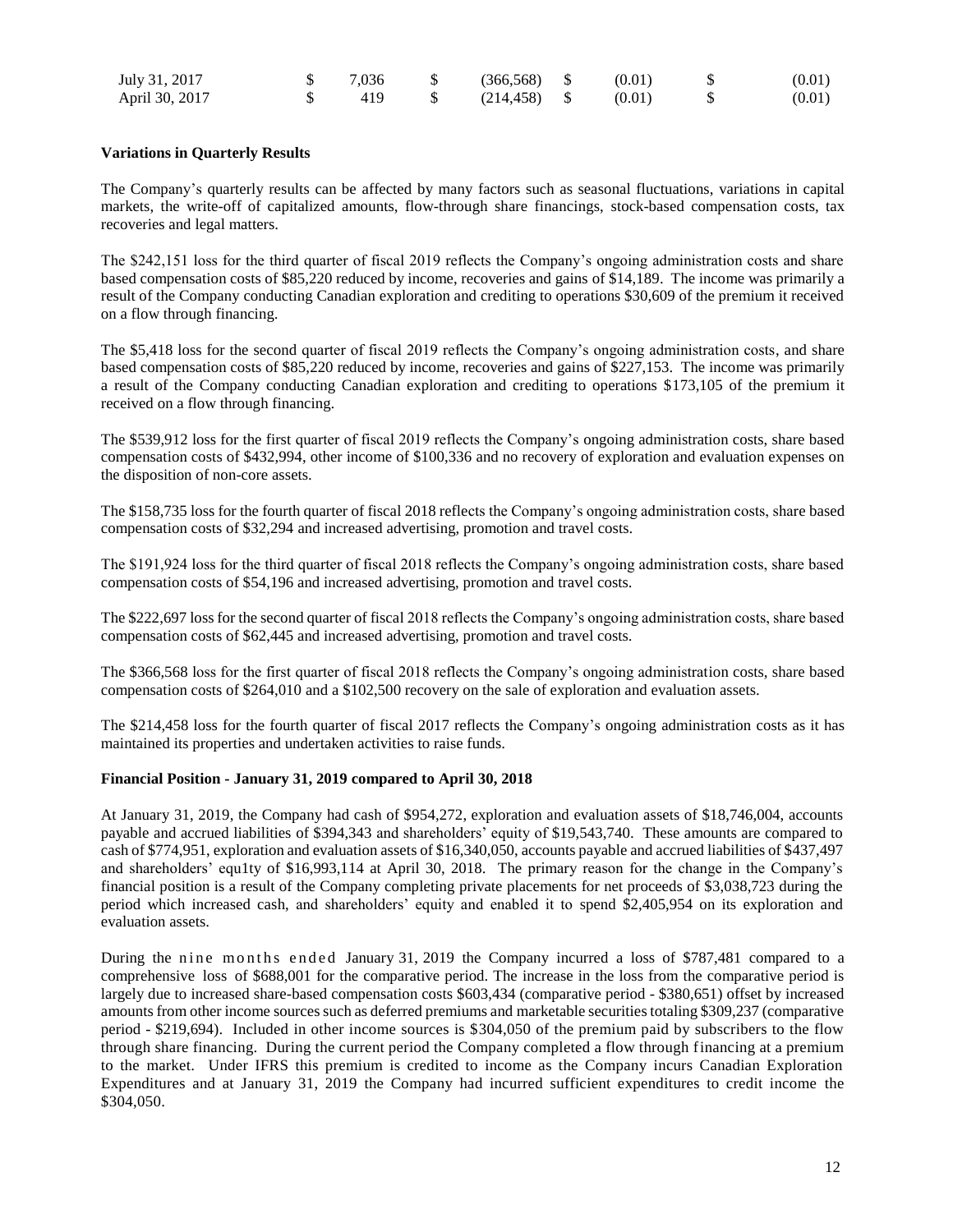## **Liquidity**

At January 31, 2019 the Company had working capital of \$732,022 compared to a working capital of \$588,882 at April 30, 2018. During the current period the Company's cash position increased \$179,321 (comparative period – \$1,518,859) as a result of completing a \$3,038,723 (comparative period - \$4,963,748) financing less cash expenditures of \$413,375 (comparative period - \$533,054) and \$2,446,027 (comparative period - \$2,911,835) spent on operating and investing activities respectively.

## **Operating activities**

During the current period the Company's operating activities used \$413,375 (comparative period - \$533,054) of cash. The use of cash in operating activities during the period reflects the Company's funding of a loss of \$787,481 (comparative period – \$781,189) adjusted for both non-cash gains and expenditures and cash of \$64,527 (comparative period – use of cash \$34,567) provided from changes in items such as accounts receivable, prepaid expenses, due to related parties and accounts payable.

Non-cash gains and expenditures consist of the recovery of exploration and evaluation assets \$25,000 (comparative period - \$102,500), share-based compensation \$603,434 (comparative period - \$380,651), depreciation \$11,695 (comparative period - \$13,163), other income on deferred premiums \$304,050 (comparative period - \$nil) and a loss of \$23,500 (comparative period – gain of \$8,612) on warrants revalued and marketable securities sold.

## **Investing activities**

During the current period the Company's investing activities used \$2,446,027 (comparative period - \$2,911,835) of cash. During the current period the Company used \$2,446,027 (comparative period - \$3,081,603) to evaluate its exploration and evaluation assets and purchase equipment. The investing expenditures for the current period were reduced by the cash the Company received of \$nil (comparative period - \$169,768) from the sale of exploration and evaluation assets and marketable securities.

## **Financing activities**

During the current period the Company raised net proceeds of \$3,038,723 (comparative period - \$4,963,748) from the issuance of units and shares by way of a private placement.

## **Capital Resources**

The Company's financial condition and future prospects are significantly affected by overall economic conditions. The Company has no source of operating revenue and relies on equity financings, joint ventures and warrant and stock option exercises to further exploration on its properties.

The Company's long-term financial success is dependent on management's ability to discover and develop economically viable mineral deposits. Actual funding requirements may vary from those planned due to a number of factors, including the progress of exploration activity and the Company's ability to raise additional funds on favourable terms. Management recognizes there will be risks involved that may be beyond their control. The Company intends to continue to use various strategies to minimize its dependence on equity capital, including the securing of joint venture partners where appropriate.

The Company's ability to generate cash is very much affected by the current market conditions, its share price and thirdparty interest in its assets. In the current equity market, funds for companies at an early/grass-roots stage of exploration are limited and dilution to existing shareholders from an equity financing increases as the share price decreases. The Company has no credit facilities that could be used for ongoing operations because it has no operating cash flow.

In order to finance the Company's exploration programs and to cover administrative and overhead expenses, the Company raises money through equity sales, from the exercise of convertible securities and, in the past, from the sale of investments.

Although the Company has had past success in obtaining financing, there can be no such assurance that it will be able to obtain adequate financing in the future or that the terms of any financing will be favourable. Many factors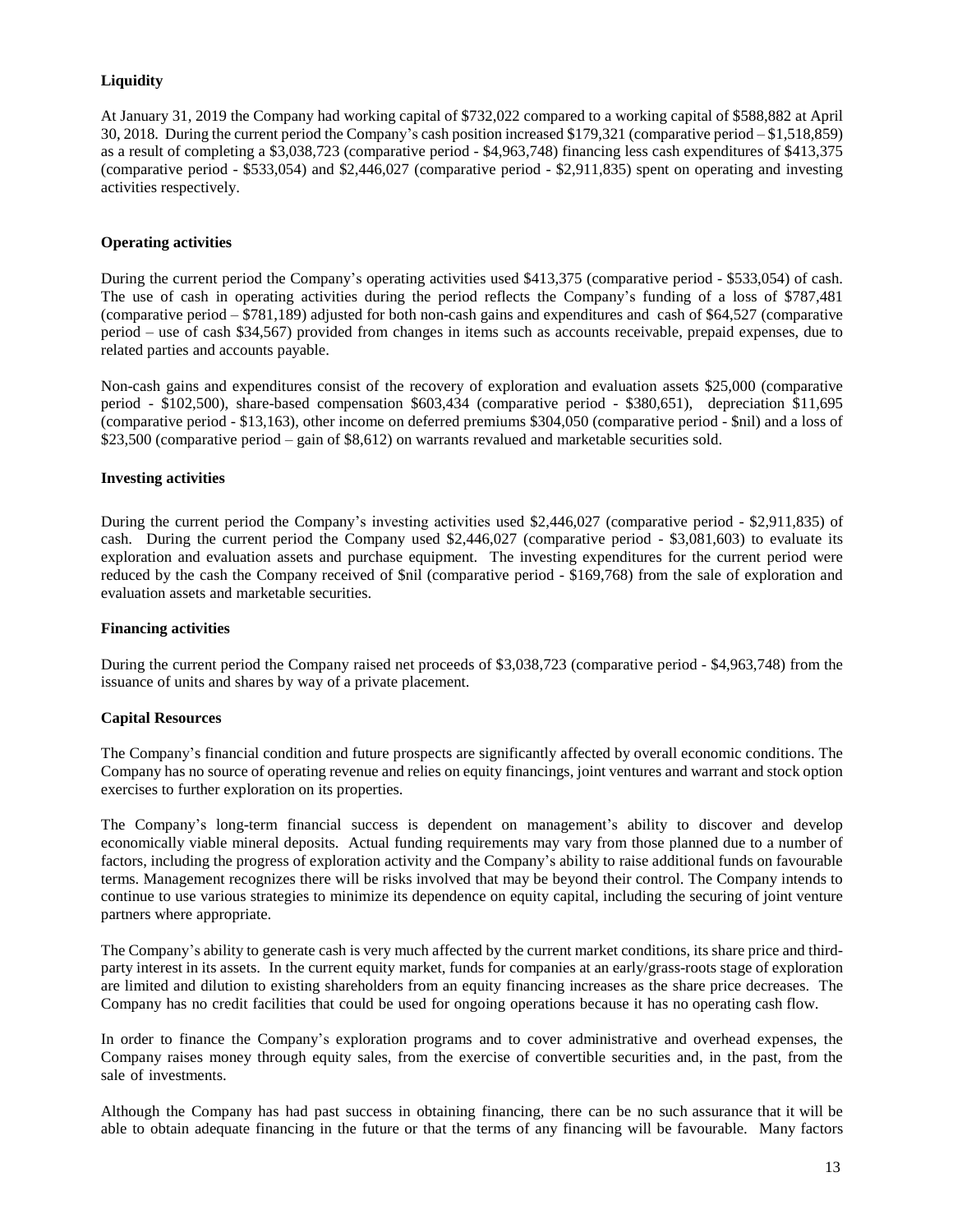influence the Company's ability to raise funds, including the state of the resource market and commodities prices and the climate for mineral exploration.

The Company's management actively manages its landholdings in an effort to keep those landholdings with the greatest exploration potential in good standing for as long as possible. The Company's management regularly reviews its cash position against future plans and makes decisions regarding these plans accordingly.

The Company raised additional funds in June 2018 to further exploration efforts at its various exploration properties and to maintain its listing on the TSXV. The Company is seeking to minimize variable expenses to the extent possible and may seek joint venture partners to continue to further exploration of its mineral properties.

## **Risks and Uncertainties**

Industry

An investment in natural resource companies involves a significant degree of risk. The degree of risk increases substantially where the Company's properties are in the exploration as opposed to the development stage. Investment in the securities of the Company should be considered as highly speculative due to the nature of the Company's business. The following additional risk factors should be given special consideration.

## Exploration, Development and Mining Risks

Exploring and developing mineral resource projects bears a high potential for all manner of risks. Additionally, few exploration projects successfully achieve development due to factors that cannot be predicted or foreseen. Moreover, even one such factor may result in the economic viability of a project being detrimentally impacted such that it is neither feasible nor practical to proceed. Mineral exploration involves many risks, which even a combination of experience, knowledge and careful evaluation may not be able to overcome. Operations in which the Company has a direct or indirect interest will be subject to all the hazards and risks normally incidental to exploration, development and production of diamonds and base/precious metals, any of which could result in work stoppages, damage to property, and possible environmental damage. If any of the Company's exploration programs are successful, there is a degree of uncertainty attributable to the calculation of resources and reserves and the corresponding grades that could be mined or dedicated to future production. Until reserves are actually mined and processed, calculations of quantity and grade must be considered as estimates only. In addition, the quantity of resources and reserves may vary depending on diamond or metal prices. Any material change in resources and reserves, including grade or recovery ratio, may affect the economic viability of the Company's properties. In addition, there can be no assurance that diamond and metal recoveries in smallscale laboratory tests will be duplicated in larger scale tests under on-site conditions or during production. The Company closely monitors its activities and those factors, which could impact them, and employs experienced consulting, engineering, and legal advisors to assist in its risk management reviews.

The Company's properties are currently being assessed for exploration and as a result, the Company has no source of operating cash flow. Failure to obtain additional financing could result in a delay or indefinite postponement of further exploration. Development of the Company's mineral properties will only follow upon obtaining satisfactory exploration results. Mineral exploration and development involves a high degree of risk and few properties that are explored are ultimately developed into producing mines. There is no assurance that the Company's mineral exploration and development activities will result in any discoveries of mineralization that can be converted into resources or reserves. The long-term profitability of the Company's operations will be in part directly related to the cost and success of its exploration programs, which may be affected by a number of factors. Substantial expenditures are required to establish resources and reserves through drilling, to develop metallurgical processes to extract the metal or diamonds, in the case of new properties, to develop the mining and processing facilities and infrastructure at any site chosen for mining. Although substantial benefits may be derived from the discovery of a major mineralized deposit, no assurance can be given that minerals will be discovered in sufficient quantities to justify commercial operations or that the funds required for development can be obtained on a timely basis.

#### Foreign Operation Risks

Historically, the majority of the Company's expenses have been denominated in Canadian Dollars so its exposure to foreign exchange risk has been limited. Exploration activities outside of Canada can expose the Company to foreign exchange risk. Presently, the Company does not have foreign operations or use foreign-exchange contracts to mitigate this risk, but that may change in future, depending upon the size of the Company's exploration programs denominated in currencies other than the Canadian Dollar.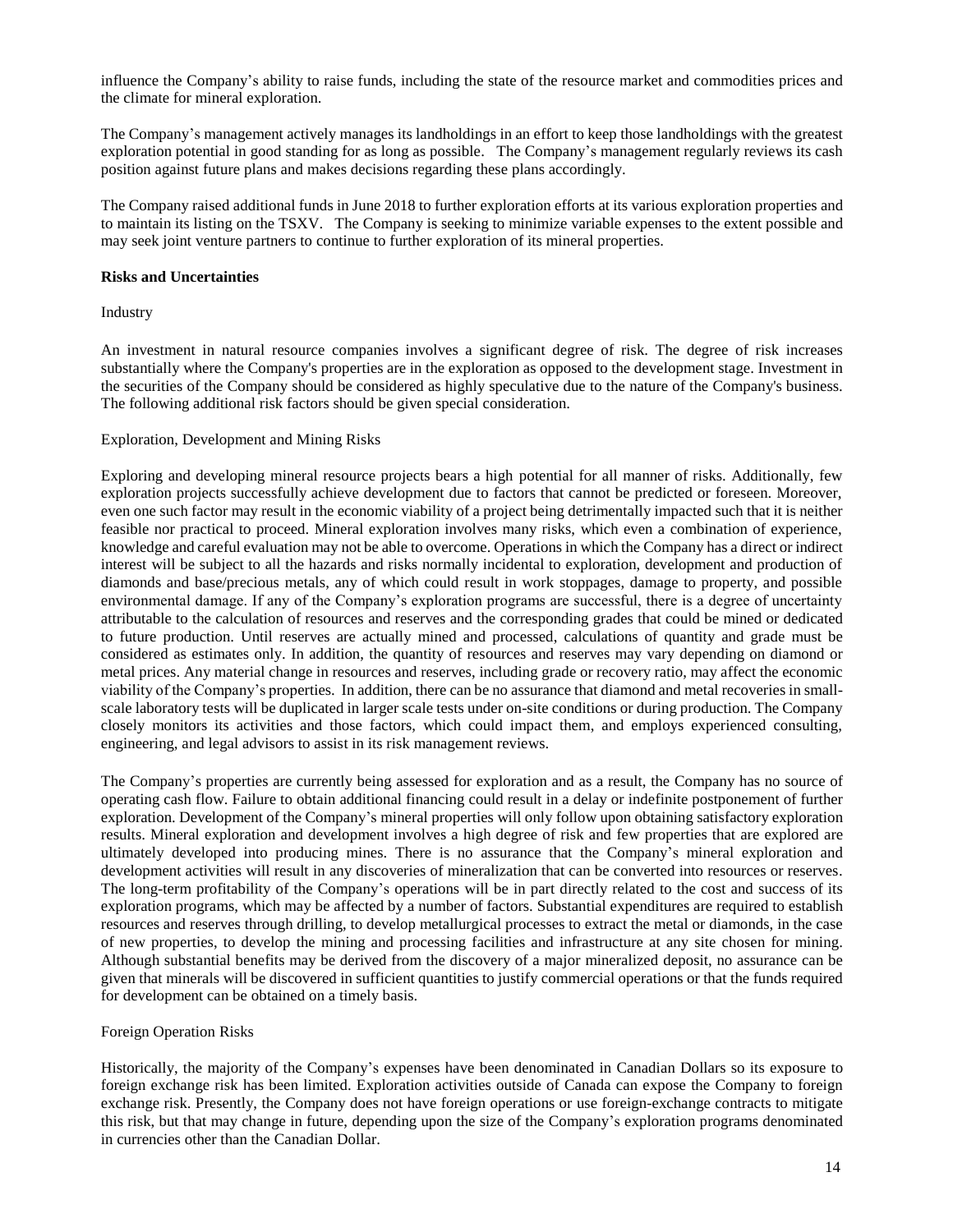#### Insurance

The Company's involvement in the exploration for mineral properties may result in the Company becoming subject to liability for pollution, property damage, personal injury or other hazards. Although the Company may have insurance to address many risks, such insurance has limitations on liability that may not be sufficient to cover the full extent of such liabilities. In addition, such risks may not, in all circumstances be insurable or, in certain circumstances, the Company may elect not to obtain insurance to deal with specific risks due to the high premiums associated with such insurance or other reasons. The payment of such uninsured liabilities would reduce the funds available to the Company. The occurrence of a significant event that the Company is not fully insured against, or the insolvency of the insurer of such event, could have a material adverse effect on the Company's financial position, results of operations or prospects.

#### Environmental Risks

All phases of the mineral exploration and development business present environmental risks and hazards and are subject to environmental legislation. Environmental legislation provides for, among other things, restrictions and prohibitions on spills, releases or emissions of various substances used and or produced in association with mineral exploration and mining operations. The legislation also requires that facility sites be operated, maintained, abandoned and reclaimed to the satisfaction of applicable regulatory authorities. Compliance with such legislation can require significant expenditures and a breach may result in the imposition of fines and penalties, some of which may be material. Environmental legislation is evolving in a manner expected to result in stricter standards and enforcement, larger fines and liability and potentially increased capital expenditures and operating costs. The discharge of pollutants into the air, soil or water may give rise to liabilities to foreign governments and third parties and may require the Company to incur costs to remedy such discharge. No assurance can be given that the application of environmental laws to the business and operations of the Company will not result in a curtailment of production or a material increase in the costs of production, development or exploration activities or otherwise adversely affect the Company's financial condition, results of operations or prospects.

Prices, Markets and Marketing of Diamonds and Base/Precious Metals

The Company's revenues, if any, are expected to be in large part derived from the mining and sale of diamonds and base/precious metals or interests related thereto. The price of those commodities has fluctuated widely, particularly in recent years, and is affected by numerous factors beyond the Company's control including international economic and political trends, expectations of inflation, currency exchange fluctuations, interest rates, global or regional consumptive patterns, speculative activities, increased production due to new mine developments and improved mining and production methods. The effect of these factors on the price of diamonds and base/precious metals, and therefore the economic viability of any of the Company's exploration projects, cannot accurately be predicted.

The marketability of any minerals acquired or discovered may be affected by numerous factors which are beyond the control of the Company and which cannot be accurately predicted, such as the proximity and capacity of milling facilities, mineral markets and processing equipment and governmental regulations including regulations relating to royalties, allowable production and importing and exporting of minerals.

#### Substantial Capital Requirements and Liquidity

The Company anticipates that it will make substantial capital expenditures for the acquisition, exploration, development and production of its mineral properties in the future. The Company currently has no revenue and may have limited ability to expend the capital necessary to undertake or complete future drilling programs. There can be no assurance that debt or equity financing, or cash generated by operations will be available or sufficient to meet these requirements or for other corporate purposes or, if debt equity financing is available, that it will be on terms acceptable to the Company. Moreover, future activities may require the Company to alter its capitalization significantly. The inability of the Company to access sufficient capital for its operations could have a material adverse effect on the Company's financial condition, results of operations or prospects.

#### Issuance of Debt

From time to time the Company may enter into transactions or activities that may be financed with debt which could impair the Company's ability to obtain additional financing in the future. The inability of the Company to access sufficient capital for the repayment of any debt could have a material effect on the Company's financial condition, results of operations or prospects.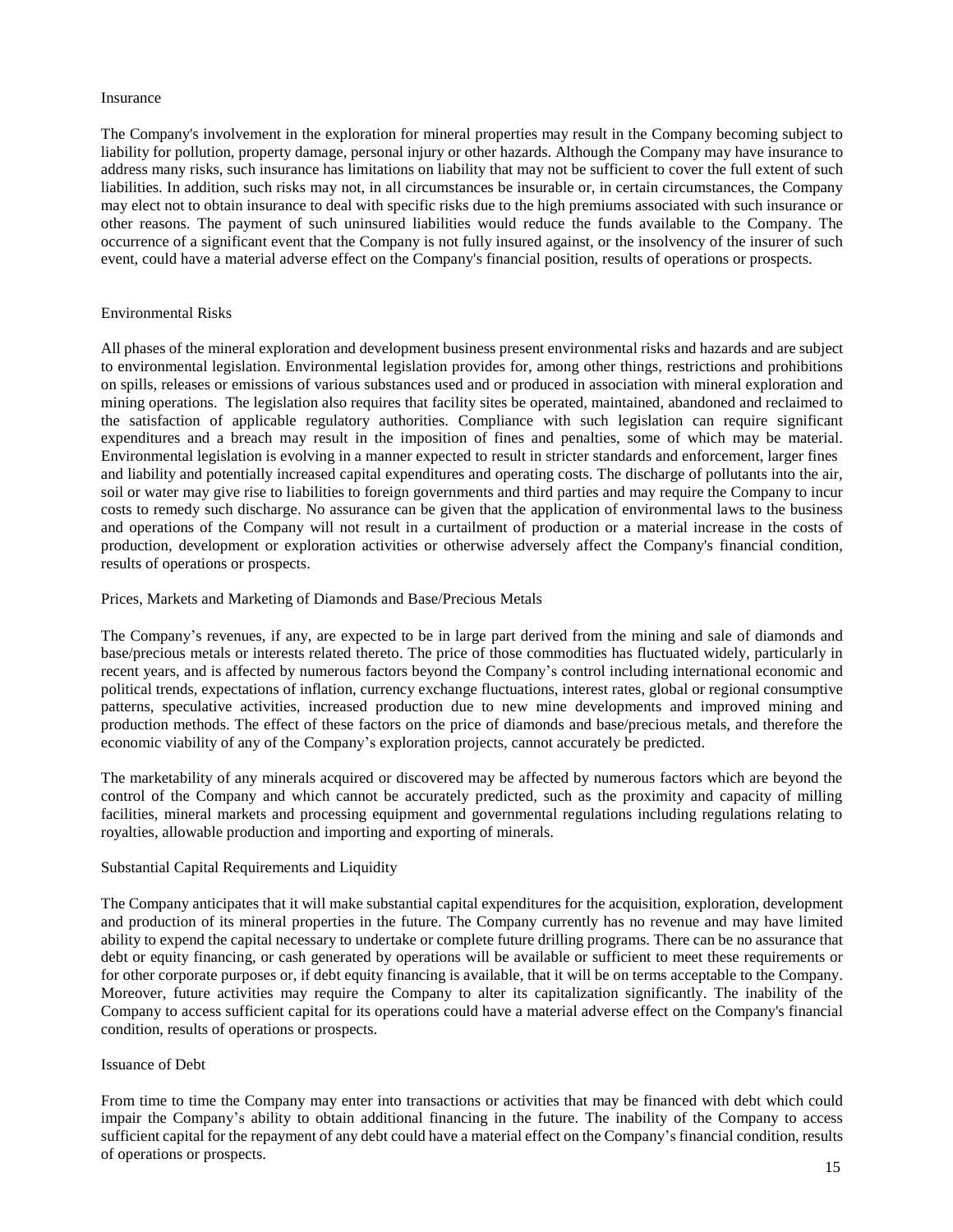#### **Outstanding Share Data**

The Company's authorized capital is unlimited common shares without par value. As at March 25, 2019, the Company had the following shares, options and warrants outstanding:

|                               |        | Number      |
|-------------------------------|--------|-------------|
| Shares issued and outstanding |        | 92,772,458  |
| Options:                      |        |             |
| Expire September 25, 2019     | \$0.60 | 607,500     |
| Expire December 16, 2019      | \$0.54 | 200,000     |
| Expire June 23, 2022          | \$0.27 | 2,230,000   |
| Expire November 21, 2022      | \$0.25 | 150,000     |
| Expire May 10, 2013           | \$0.27 | 2,070,000   |
| Expire July $12, 2023$        | \$0.20 | 2,695,000   |
| Warrants:                     |        |             |
| May 18, 2020                  | \$0.40 | 20,000,000  |
| June 19, 2020                 | \$0.30 | 6,481,717   |
|                               |        |             |
| Fully diluted                 |        | 127,206,675 |

#### **Share issuances**

On May 18, 2017, the Company completed a non-brokered private placement of 20,000,000 units at a price of \$0.25 per unit for gross proceeds of \$5,000,000. Each unit consisted of one common share and one common share purchase warrant. Each warrant entitles the holder to purchase one additional common share at a price of \$0.40 per share for a period of three years. The proceeds raised have been used for a drill program at Naujaat, ongoing exploration work at other projects and working capital**.**

Effective June 19, 2018, the Company completed both a non-brokered private placement of flow through shares at a price of \$0.20 per share and a concurrent placement of non-flow through units for gross proceeds of \$3,128,892. Each nonflow through unit was issued at a price of \$0.17 and consisted of a common share and a common share purchase warrant. Each warrant will entitle the holder to purchase an additional share of the Company at a price of \$0.30 per share for a period of two years. Additionally, if the closing price of the Company's shares is at or above \$0.40 for a period of 10 consecutive trading days the expiry date of the warrants may be accelerated to the date that is 30 trading days after the acceleration trigger date. Finders' fees and costs totalling \$90,169 were paid on a portion of the placements.

#### **Stock options and warrants**

At the Company's Annual General Meeting on December 20, 2018, the shareholders of the Company ratified the stock option plan (the "Plan"). The Plan gives the directors the authority to grant options to directors, officers, employees and consultants. The maximum number of shares to be issued under the Plan is 10% of the issued and outstanding common shares at the time of the grant. The exercise price of each option granted shall not be less than the market price at the date of grant less a discount up to 25% in accordance with the policies of the TSXV.

Options granted can have a term up to 5 years with vesting provisions determined by the directors in accordance with TSXV policies for Tier 2 Issuers, with a typical vesting period of 25% upon grant and 25% every six months thereafter.

#### **Transactions with Related Parties**

The Company incurred the following transactions in the normal course of operations in connection with companies which have an officer and/or director in common.

- a) Paid or accrued consulting fees of \$13,500 (2018 \$13,500) to the Corporate Secretary of the Company. This amount is included in salaries disclosed below.
- b) Paid \$2,987 (2018 \$2,879) for office costs to a company controlled by a director.
- c) Charged related parties \$19,900 (2018 \$20,700) for rent, office and administrative costs.
- d) Included in other receivables is \$nil (2018 \$668) due from companies having a director or officers in common.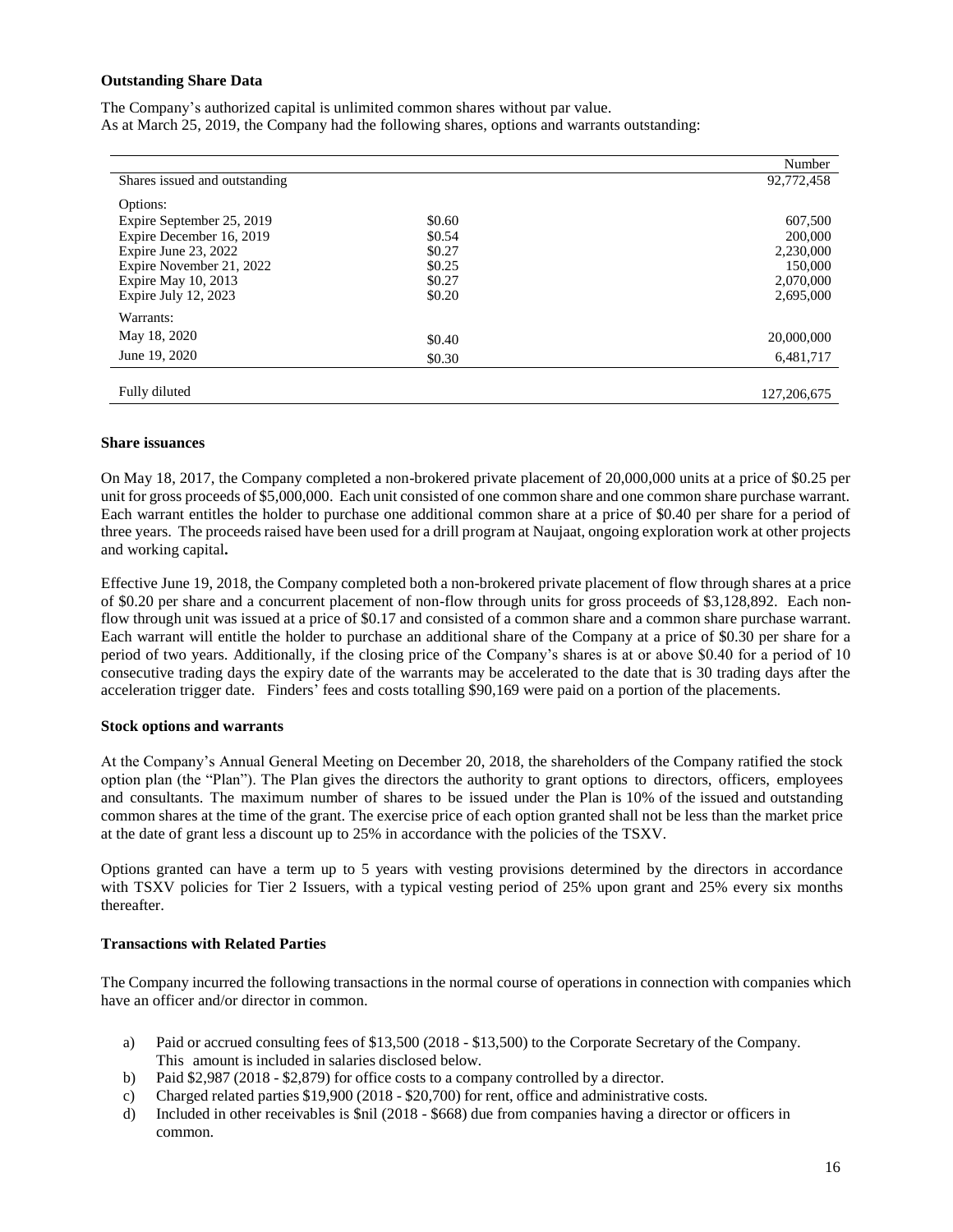The remuneration of directors and key management personnel during the period ended January 31, 2019 was as follows:

|                                                                                     | <b>January 31, 2019</b> | January 31, 2018  |  |                   |
|-------------------------------------------------------------------------------------|-------------------------|-------------------|--|-------------------|
| Salaries <sup>1</sup>                                                               | \$                      | 132,550           |  | 136,005           |
| Salaries in exploration costs <sup>1</sup><br>Share-based compensation <sup>2</sup> |                         | 97,688<br>429,555 |  | 94,130<br>231,381 |
| Total                                                                               |                         | 659,793           |  | 461,516           |

1 – When key management is working specifically on mineral properties their time is capitalized against the mineral property. Included in salaries are payments as follows: CEO- \$168,750, CFO - \$45,000, Corp. Sec. - \$13,500.

2 – Share-based compensation is the fair value of options that have been granted to directors and key management personnel.

During the year ended April 30, 2016, the Company entered into an employment agreement with a senior employee and officer for his services requiring a minimum annual payment of \$225,000. In addition, the employment agreement contains clauses which could provide for a payment or payments in excess of \$450,000 on termination of employment or conclusion of a change in control or similar transaction.

## **Commitments**

The commitment for rental of the Company's office space and equipment is as follows:

| Year ending    |          |
|----------------|----------|
| April 30, 2019 | \$19,557 |
| April 30, 2020 | \$78,226 |
| April 30, 2021 | \$59,579 |
| April 30, 2022 | \$ 3.636 |

## **CHANGES IN ACCOUNTING POLICIES AND CRITICAL ACCOUNTING ESTIMATES, JUDGMENTS AND ASSUMPTIONS**

#### **NATURE AND CONTINUANCE OF OPERATIONS**

North Arrow Minerals Inc. (the "Company") is incorporated federally under the laws of the Canada Business Corporations Act ("CBCA").

The financial statements of the Company are presented in Canadian dollars, which is the functional currency of the Company. The Company trades on the TSX Venture Exchange (TSXV – NAR) and its registered office address is Ste. #960-789 West Pender Street, Vancouver, BC, Canada V6C 1H2.

The Company's principal business activity is the acquisition and exploration of exploration and evaluation assets. To date, the Company has not generated significant revenues from operations and is considered to be in the exploration stage.

The Company's financial statements have been prepared on a going concern basis which assumes the Company will be able to realize its assets and discharge its liabilities in the normal course of business for the foreseeable future. At January 31, 2019, the Company had an accumulated deficit of \$21,414,013 (April 30, 2018 - \$20,576,532), incurred ongoing losses and has no source of recurring revenue. These material uncertainties may cast significant doubt upon the Company's ability to continue as a going concern. The Company's financial statements do not reflect the adjustments to the carrying values of assets and liabilities, the reported amounts of expenses and the classification of statement of financial position items if the going concern assumption was inappropriate. These adjustments could be material.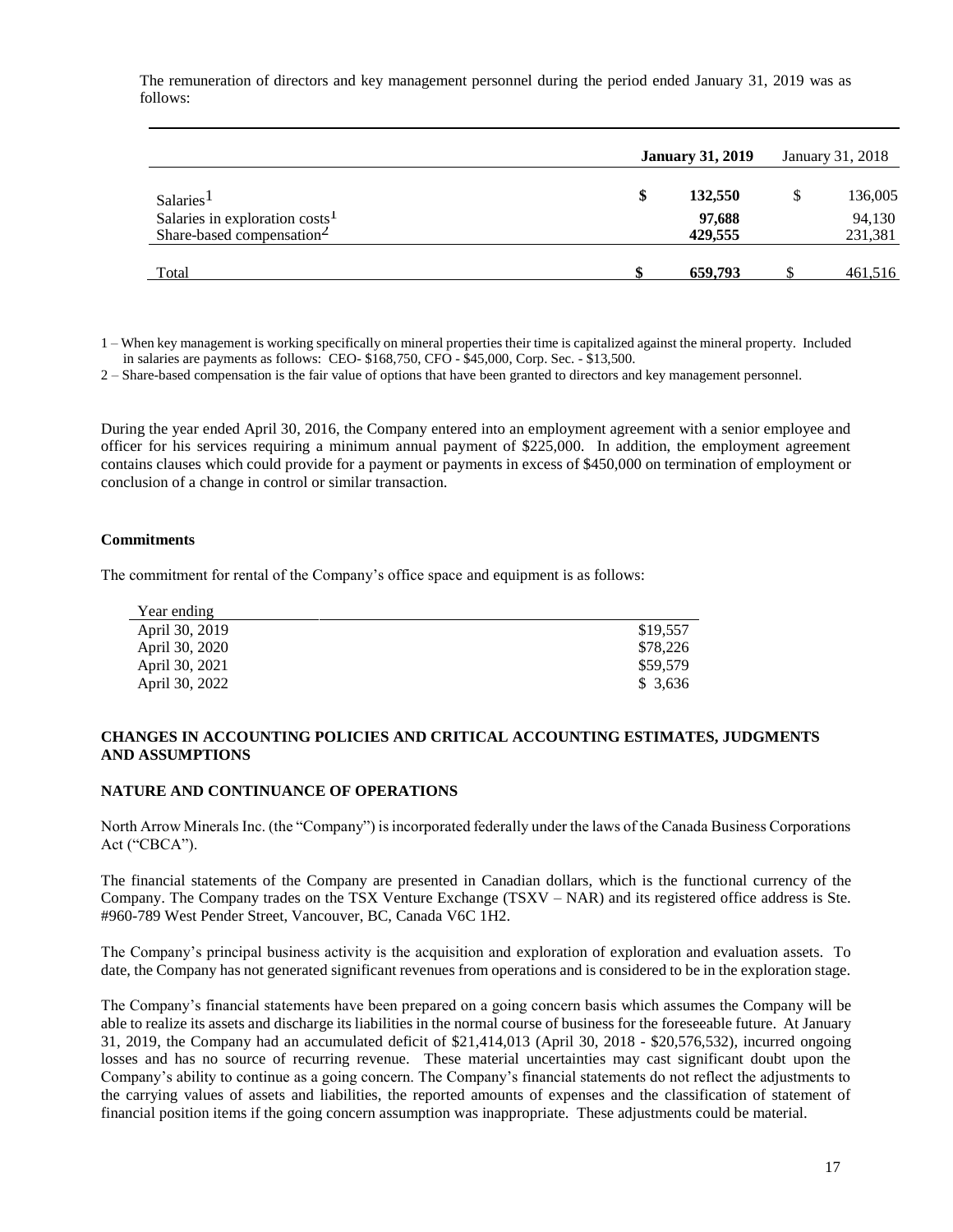The Company's continuation as a going concern is dependent on the successful results from its mineral property exploration activities, its ability to reduce or defer discretionary expenditures and its continued ability to raise equity capital or borrowings sufficient to meet current and future obligations.

## **Statement of Compliance**

The Company's financial statements have been prepared in accordance with International Financial Reporting Standards ("IFRS") as issued by the International Accounting Standards Board ("IASB") and interpretations of the International Financial Reporting Interpretations Committee ("IFRIC") and specifically with IAS 34, Interim Financial Reporting. The accounting policies applied in preparation of the Company's financial statements are consistent with those applied and disclosed in the Company's financial statements for the year ended April 30, 2018, save for the adoption of IFRS 9, see change in accounting policy – financial instruments. The Company's financial statements are presented in Canadian dollars unless otherwise noted.

## **Historical cost**

The Company's financial statements have been prepared on a historical cost basis except for certain financial instruments measured at fair value.

## **Significant accounting judgments, estimates and assumptions**

The preparation of financial statements in conformity with IFRS requires management to make certain estimates, judgments and assumptions that affect the reported amounts of assets and liabilities at the date of the financial statements and the reported revenues and expenses during this period.

Although management uses historical experiences and its best knowledge of the amount, events or actions to form the basis for judgments and estimates, actual results may differ from these estimates.

The most significant accounts that require estimates as the basis for determining the stated amounts include the recoverability of exploration and evaluation assets, valuation of share-based payments, marketable securities, deferred premiums and valuation of deferred tax amounts.

Critical judgments exercised in applying accounting policies that have the most significant effect on the amounts recognized in the financial statements are as follows:

Economic recoverability and probability of future benefits of exploration and evaluation costs*.* 

Management has determined that exploration, evaluation and related costs incurred which were capitalized may have future economic benefits and may be economically recoverable. Management uses several criteria in its assessments of economic recoverability and probability of future economic benefits including geologic and other technical information, the history of conversion of mineral deposits with similar characteristics to its own properties to proven and probable mineral reserves, the quality and capacity of existing infrastructure facilities, evaluation of permitting and environmental issues and local support for the project.

Valuation of share-based payments and warrants recorded as marketable securities

The Company uses the Black-Scholes Option Pricing Model for valuation of share-based payments and warrants recorded as marketable securities. Option pricing models require the input of subjective assumptions including expected price volatility, interest rates and forfeiture rates. Changes in the input assumptions can materially affect the fair value estimate and Company's earnings and equity reserves.

Valuation of deferred premiums and flow-through shares

On issuance the Company bifurcates the flow- through share into i) a flow-though share premium liability based on the estimated premium the investor pays for the flow-through share feature and ii) share capital. Upon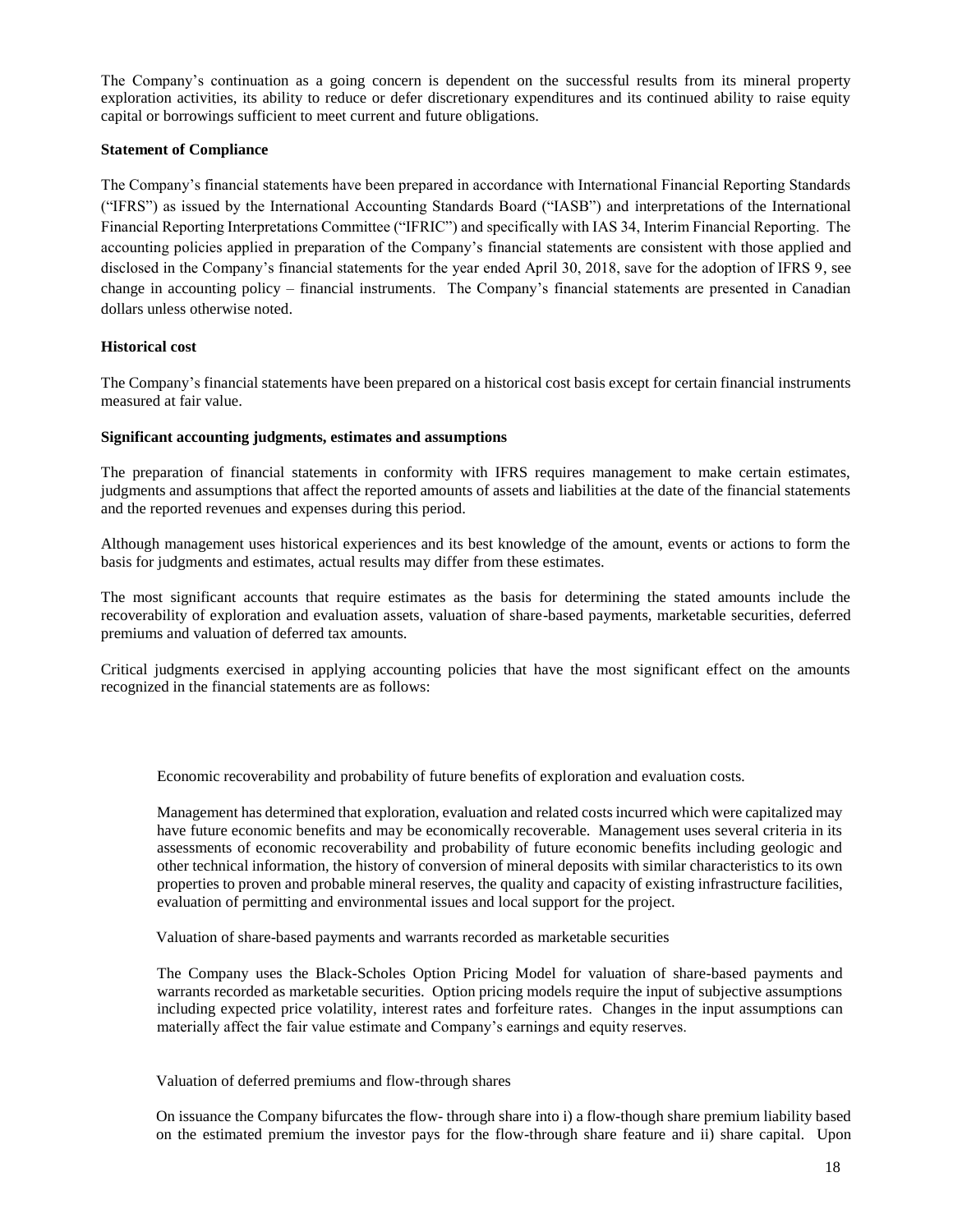qualifying expenses being incurred, the Company derecognizes the liability and the premium is recognized as other income.

Income taxes

In assessing the probability of realizing income tax assets, management makes estimates related to expectations of future taxable income, applicable tax opportunities, expected timing of reversals of existing temporary differences and the likelihood that tax positions taken will be sustained upon examination by applicable tax authorities. In making its assessments, management gives additional weight to positive and negative evidence that can be objectively verified.

## **New Accounting pronouncements**

- i) The IASB has issued standards and amendments which have been adopted by the Company. Each of the new standards is effective for annual periods beginning on or after January 1, 2018. The adoption of the standards and amendments did not have a material effect on the financial statements – see below – change in accounting policy – financial instruments.
- ii) Certain pronouncements were issued by the IASB or IFRIC but were not yet effective as at May 1, 2018. The Company intends to adopt these standards and interpretations when they become effective.

Change in accounting policy – financial instruments

On May 1, 2018, the Company adopted IFRS 9- financial instruments ("IFRS 9') which replaced IAS 39 Financial Instruments: Recognition and Measurement. IFRS 9 did not impact the Company's classification and measurement of financial assets and liabilities except for marketable securities. The Company adopted IFRS 9 retrospectively without restatement of comparative amounts resulting in a reclassification of \$50,000 from investment revaluation reserve to deficit at May 1, 2018. Future changes in the fair value of marketable securities will be recorded directly in profit or loss. No other differences of any significance have been noted in relation to the adoption of IFRS 9.

The following are the accounting standards issued but not effective for the current period that the Company believes could be significant.

IFRS 16 – Leases

Effective for annual periods commencing on or after January 1, 2019, this new standard eliminates the classification of leases as either operating or finance leases and introduces a single lessee accounting model which requires the lessee to recognize assets and liabilities for all leases with a term of longer than 12 months. The Company is currently evaluating the impact the new standard is expected to have on its financial statements.

## **FINANCIAL INSTRUMENTS AND RISK MANAGEMENT**

Financial instruments measured at fair value are classified into one of three levels in the fair value hierarchy according to the relative reliability of the inputs used to estimate the fair values. The three levels of the fair value hierarchy are:

- Level 1 Unadjusted quoted prices in active markets for identical assets or liabilities;
- Level 2 Inputs other than quoted prices that are observable for the asset or liability either directly or indirectly; and

Level 3 – Inputs that are not based on observable market data.

The Company's financial instruments consist of cash, marketable securities, receivables and accounts payable and accrued liabilities. Cash is carried at fair value using a Level 1 fair value measurement. The carrying value of receivables, accounts payable and accrued liabilities and due to related parties approximate their fair values due to their immediate or short-term maturity. Marketable securities consisting of common shares are recorded at fair value based on the quoted market prices in active markets at the reporting date, which is consistent with Level 1 of the fair value hierarchy. Marketable securities consisting of warrants are recorded at fair value based on a Black Scholes pricing model consistent with Level 3 of the fair value hierarchy.

The Company is exposed to a variety of financial risks by virtue of its activities, including credit risk, interest rate risk, liquidity risks, foreign currency risk, and equity market risk. The Company's objective with respect to risk management is to minimize potential adverse effects on the Company's financial performance. The Board of Directors provides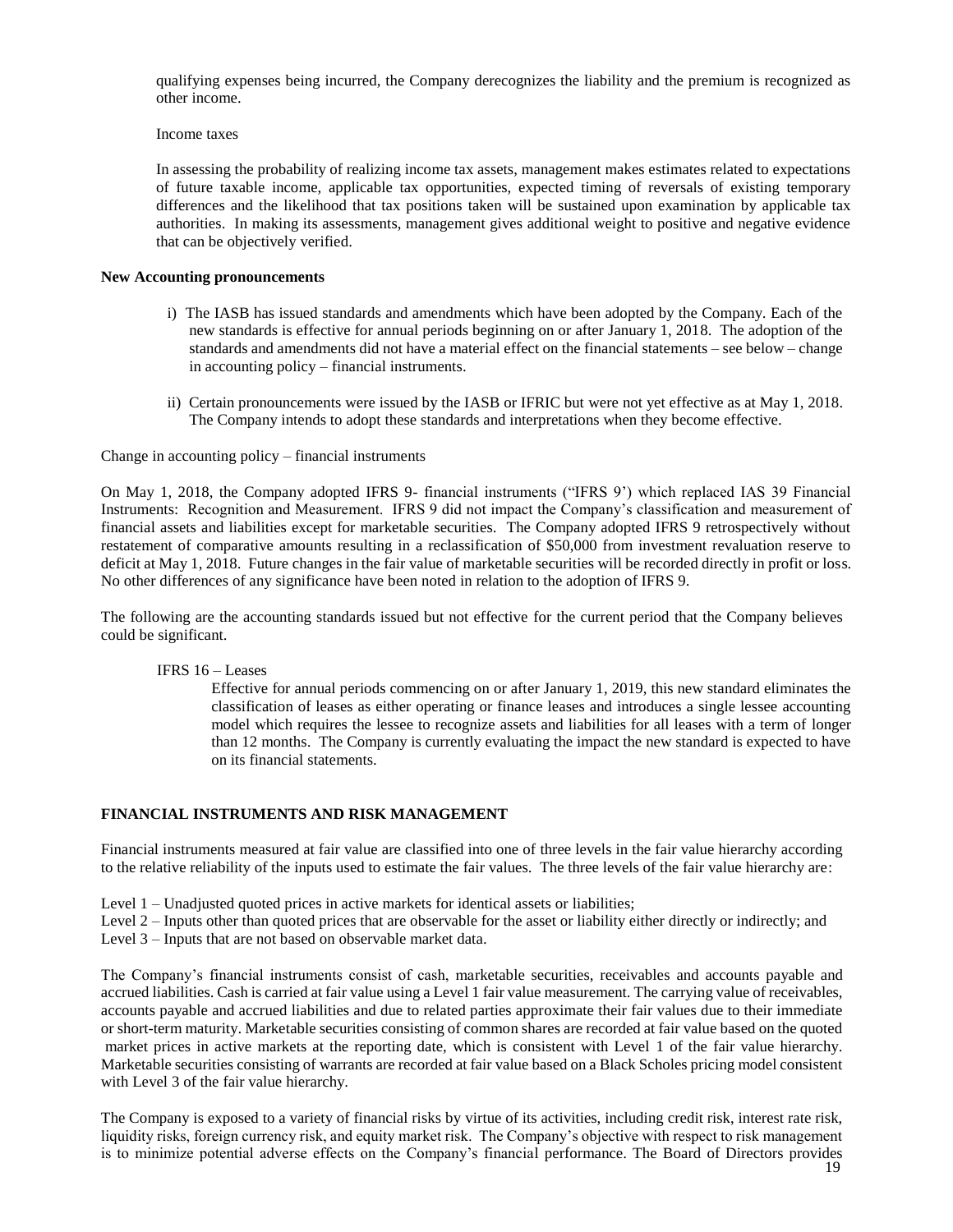direction and guidance to management with respect to risk management. Management is responsible for establishing controls and procedures to ensure that financial risks are mitigated to acceptable levels.

#### Credit risk

Credit risk is the risk of financial loss to the Company if a counter-party to a financial instrument fails to meet its contractual obligations. The Company manages credit risk by investing its excess cash in short-term investments with investment grade ratings, issued by a Canadian chartered bank. The Company's receivables consist primarily of sales tax receivables due from the federal government and receivables from companies with which the Company has exploration agreements or options. The maximum exposure to credit risk at the reporting date is the carrying value of the Company's receivables and cash.

#### Interest rate risk

Interest rate risk is the risk that the fair value or future cash flows of a financial instrument will fluctuate because of changes in market interest rates. Financial assets and liabilities with variable interest rates expose the Company to interest rate risk with respect to its cash flow. It is management's opinion that the Company is not exposed to significant interest rate risk.

#### Liquidity risk

Liquidity risk is the risk that the Company will not be able to meet its obligations as they become due. The Company's ability to continue as a going concern is dependent on management's ability to raise the funds required through future equity financings, asset sales or exploration option agreements, or a combination thereof. The Company has no regular cash flow from its operating activities. The Company manages its liquidity risk by forecasting cash flow requirements for its planned exploration and corporate activities and anticipating investing and financing activities. Management and the Board of Directors are actively involved in the review, planning and approval of annual budgets and significant expenditures and commitments. Failure to realize additional funding could cast significant doubt on the Company's ability to continue as a going concern. As at January 31, 2019, the Company had cash of \$954,272 (April 30, 2018 - \$774,951) available to settle current liabilities of \$394,343 (April 30, 2018 - \$437,497).

#### Foreign currency risk

The Company's activities are within Canada and accordingly the Company is not subject to significant foreign currency risk.

#### Equity market risk

The Company is exposed to equity price risk arising from its marketable securities, which are classified as availablefor- sale. The Company plans to sell its marketable securities as market conditions permit, or as is required to finance the Company's operations from time-to-time.

#### **Capital Management**

The capital of the Company consists of the items included in shareholders' equity. The Company manages its capital structure and makes adjustments to it, based on the funds available to the Company. The Company's objective for capital management is to plan for the capital required to support the Company's ongoing acquisition and exploration of its mineral properties and to provide sufficient funds for its corporate activities.

The Company's exploration and evaluation assets are in the exploration stage. As an exploration stage company, the Company is currently unable to self-finance its operations. The Company has historically relied on equity financings to finance its operations. In order to carry out the Company's planned exploration programs and to pay for administrative costs, the Company will have to raise additional funds as required. To effectively manage the Company's capital requirements, the Company's management has in place a planning and budgeting process.

#### **Additional Disclosure for Venture Issuers Without Significant Revenue**

Additional disclosure concerning the Company's general and administrative expenses and exploration and evaluation assets and expenses is provided in the Company's statement of financial position, statement of changes in equity,